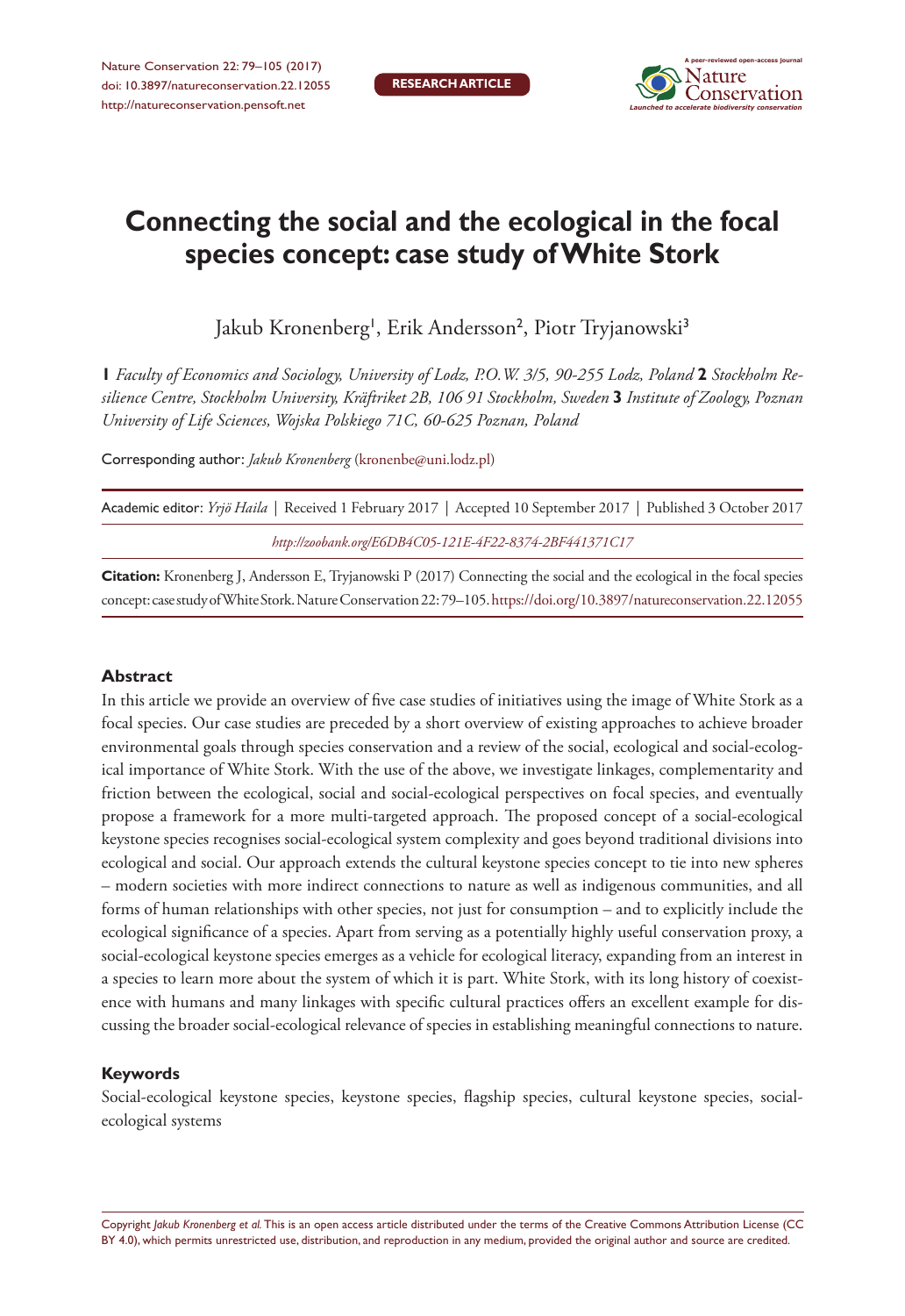# **Introduction**

Conservationists select certain species as a focus of their activities – or at least for public relations or visibility purposes (Tisdell and Swarna Nantha 2007; Clucas et al. 2008). They compete for attention and funds with other messages that are also promoted in a similar way, using key, spectacular, sometimes shocking pieces of news (Kotler et al. 2002). The selection of species is often based on emotions or *ad hoc* reasoning, rather than a broad understanding of these species by the addressees of these campaigns (Home et al. 2009; Żmihorski et al. 2013), not to mention their ecological importance. However, for this approach to be effective, these species need to be selected with due care to ensure the conservation of habitats and many other species connected to them (Kontoleon and Swanson 2003). Interestingly, species "importance" has also been argued based on a deeper understanding of the social-ecological interactions that have led to the prominence of certain species for certain social groups, as reflected in the concept of cultural keystone species (Cristancho and Vining 2004; Garibaldi and Turner 2004). In this article, our objective is to investigate the linkages between the ecological, social and socialecological approaches to the focal species idea, and to highlight the potential of a more comprehensive social-ecological approach to address multiple targets simultaneously.

We provide an overview of the different perspectives on what constitutes particularly important species present in environmental conservation and social sciences, and eventually bring these different perspectives together to scrutinise the White Stork (*Ciconia ciconia*). The example of White Stork helps us identify outstanding issues that need to be addressed in future discussions on focal species. White Stork holds a particularly high social/cultural status in most areas where it is present (Kronenberg et al. 2013) and it is also recognised as an umbrella species and used as an ecological indicator (Tobolka et al. 2012). Thus, this species provides an interesting case for studying the different ways in which a single species can be conceived of and used in specific circumstances and to achieve various outcomes. We investigate five campaigns that either focused on White Stork conservation or relied on the special status of this species among the general public as an argument for broader nature conservation. Eventually, we analyse the focus on White Stork in each case study campaign: whether it was its social/cultural appeal only, or an understanding of its broader social-ecological importance. In the discussion section, we suggest that the previously considered ecological, social and social-ecological approaches to focal species could be broadened to cover additional aspects of the species' importance. We highlight the merits of using the more inclusive concept of social-ecological keystone species in the broader context of environmental conservation and conclude with some suggestions on how and why species should be selected for conservation purposes.

#### **Different perspectives on the selection of particularly important species**

Several concepts have been proposed to denote focal species, organisms particularly important from the point of view of nature conservation, each with its own "myriad of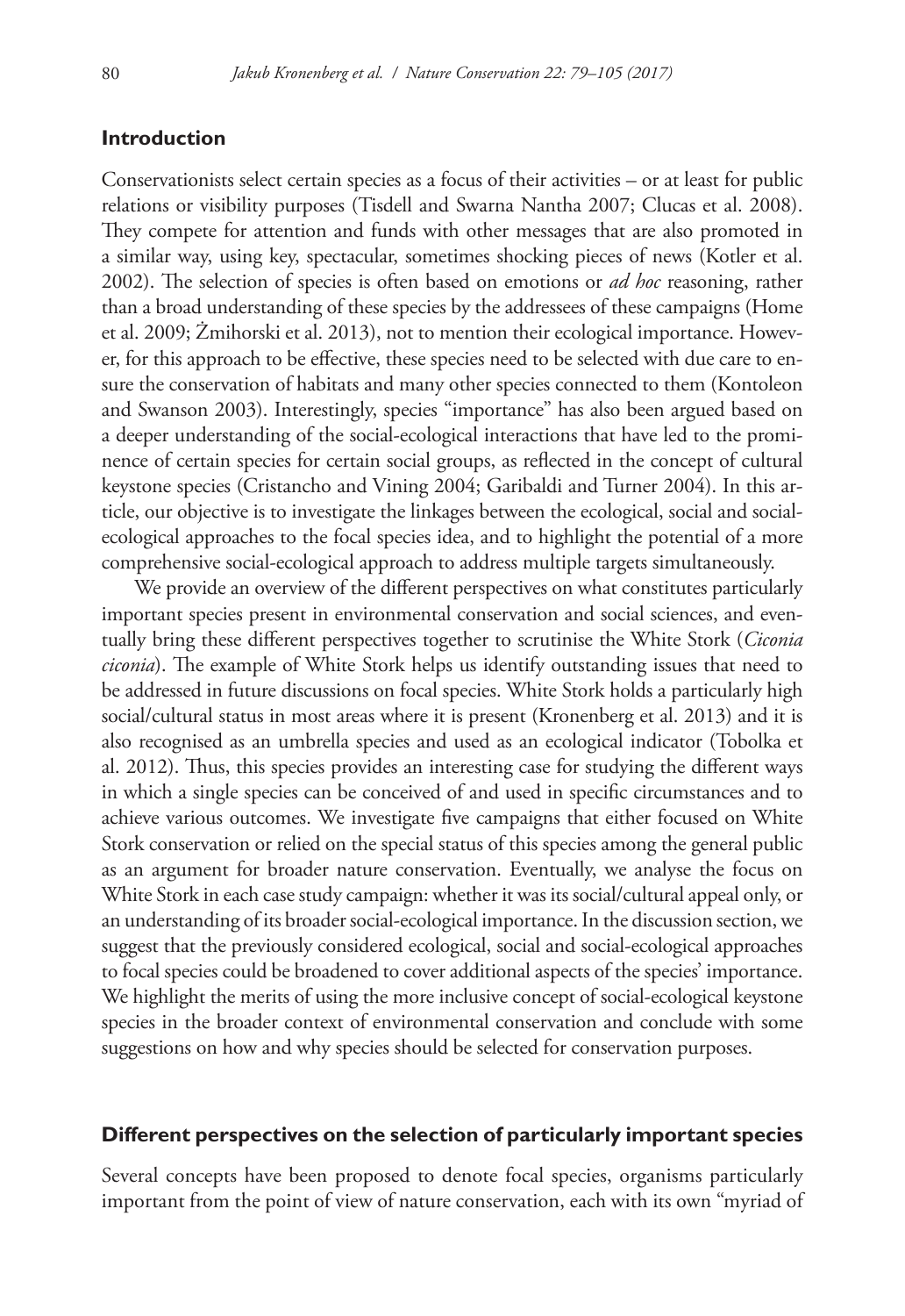definitions and applications" (Zacharias and Roff 2001: 60). Some of these concepts focus on the ecological importance of species (keystone, umbrella and indicator species in particular) while others refer principally to their social perception (flagship, symbolic and iconic species in particular) (see Tables 1 and 2 for exemplary definitions). Although these concepts focus on single species, these species are meant to represent broader conservation purposes. Many of these concepts are often used interchangeably and academic discussion continues with regard to which of them are the most accurate as proxies for nature conservation (Simberloff 1998; Kontoleon and Swanson 2003; Caro et al. 2004; Roberge and Angelstam 2004; Favreau et al. 2006).

Some authors (e.g. Carignan and Villard 2002) suggest that for scientific reasons ecological criteria for selecting focal species seem to be more relevant for conservation purposes than social criteria. Indeed, as a social construct, flagship species can be selected and promoted with the use of creative processes involving conservationists, artists, media specialists and other stakeholders. They are often selected in response to widespread ecological illiteracy where keystone, indicator and umbrella species may not necessarily be known to or appreciated by the wider society. Besides, people may be more concerned with the loss of a charismatic species than with the loss of habitat, and they may not necessarily be able to see the link between habitat loss and threats to the species (Entwistle et al. 2000).

However, to some extent, all of these concepts involve social and ecological aspects, albeit to a varying degree. The perceived ecological importance of species is based on social knowledge, cultural norms and values. Conservation projects are built on the knowledge of their authors and preferences of their sponsors. Modern approaches to conservation often draw on local traditional knowledge, citizen science and many other forms of stakeholder involvement (Berkes 2009).

Meanwhile, the socially oriented selection frameworks involve at least some level of ecological knowledge, at the very least on the part of those who promote certain species as socially important. Flagship species may be selected based on their conservation status (Rodrigues et al. 2006), population size, ecological importance (Home et al. 2009), although – probably most often – what counts is their appearance, charisma and utility (Walpole and Leader-Williams 2002; Serpell 2004; Martín-López et al. 2008; Veríssimo et al. 2009; Ullmann and Stachowitsch 2015). Appearance is mostly related to large body size, physical attractiveness and likeability which involve some kind of similarity to humans (Gunnthorsdottir 2001; Tisdell et al. 2006) or relatively babyish looks which trigger affection in adult humans (Gould 1980). Charisma may be related to appearance (aesthetic and corporeal charisma) or it may relate to broader detectability and distinctiveness of species (Lorimer 2007). Utility refers to people's perceptions of the benefits related to those species or their instrumental value (Serpell 2004). Human preferences towards species also depend on broader social and cultural values, the physical and behavioural characteristics of species, people's knowledge of those species, and finally "past and present interactions with particular species, including cultural factors, such as religiosity or traditional practices, and social factors, such as property relationships or recreational use" (Martín-López et al. 2007: 68). In any case, selection criteria depend on context and purpose, e.g. at which level (local, national, global) a species is going to be presented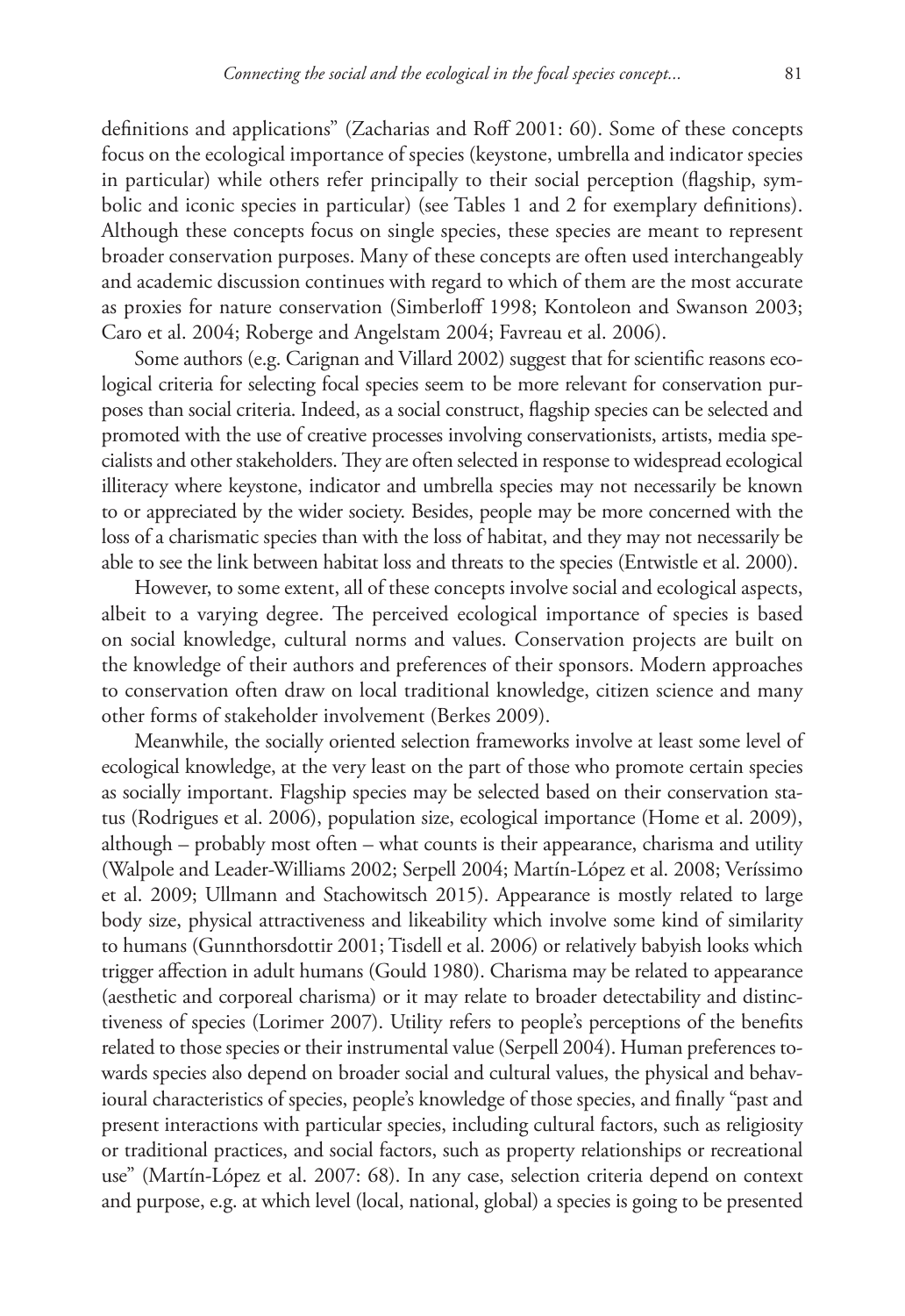| Concept               | Definition/understanding                                                                                                                                                                                                                                                                                                  |
|-----------------------|---------------------------------------------------------------------------------------------------------------------------------------------------------------------------------------------------------------------------------------------------------------------------------------------------------------------------|
| Keystone species      | Species that has a particularly significant impact on the state of a community or<br>an ecosystem (disproportionate to the species' abundance or biomass) (Mills et al.<br>1993; Power et al. 1996; Simberloff 1998).                                                                                                     |
| Foundation<br>species | Highly interactive and abundant species, playing a dominant role in an ecosystem,<br>a less restrictive variant of the keystone concept (Soulé et al. 2003).                                                                                                                                                              |
| Umbrella species      | Species which have relatively large habitat/area requirements and saving them<br>automatically saves many other species (Simberloff 1998: 249).                                                                                                                                                                           |
| Indicator species     | Used to monitor environmental conditions and community/habitat/ecosystem<br>composition (Carignan and Villard 2002). Similarly, sentinel species, usually<br>used as biomarkers (Lower and Kendall 1990; Bossart 2006), and signal species<br>(Uliczka and Angelstam 2000) have been used to signal environmental change. |

|  |  |  |  |  |  |  | Table 1. Concepts focusing on the special ecological importance of a species. |  |  |
|--|--|--|--|--|--|--|-------------------------------------------------------------------------------|--|--|
|--|--|--|--|--|--|--|-------------------------------------------------------------------------------|--|--|

| Table 2. Concepts focusing on the special social importance of a species. |  |  |  |  |  |
|---------------------------------------------------------------------------|--|--|--|--|--|
|---------------------------------------------------------------------------|--|--|--|--|--|

| Concept                           | Definition/understanding                                                                                                                                                                                                                                                                                                                      |
|-----------------------------------|-----------------------------------------------------------------------------------------------------------------------------------------------------------------------------------------------------------------------------------------------------------------------------------------------------------------------------------------------|
|                                   | "Popular charismatic species that serve as symbols and rallying points to stimulate                                                                                                                                                                                                                                                           |
| Flagship species                  | conservation awareness and action" (Leader-Williams and Dublin 2000: 56; based on:<br>Heywood 1995: 491).                                                                                                                                                                                                                                     |
| Charismatic species               | "Immediately recognizable and identifiable by name, () commonly associated with<br>a particular geographic location or habitat" (Kontoleon and Swanson 2003: 483).                                                                                                                                                                            |
| High-profile species              | Often used in exchange for flagship, widely recognised species (e.g. Scott et al. 1995).                                                                                                                                                                                                                                                      |
| Poster species                    | A species which qualifies to be used on a poster promoting a given conservation<br>campaign (Jacquet and Pauly 2008).                                                                                                                                                                                                                         |
| Iconic species                    | Reflecting the "wider social, economic and ecological roles" of those species (Everard<br>and Kataria 2011: 101).                                                                                                                                                                                                                             |
| Symbolic species                  | Holding a symbolic, cultural, religious value, e.g. an animal serving as a national<br>emblem (e.g. Sattout et al. 2007).                                                                                                                                                                                                                     |
| Totemic species                   | Bearing special, totemic importance for indigenous communities (Descola and<br>Palsson 1996); but also - more broadly - totemising or totemisation of certain species<br>equals attributing special features to those species in public discussions - highlighting<br>our moral and ethical obligations towards those species (Kalland 1993). |
| Species that sells                | Used to 'sell' conservation ideas or objectives, attracting funds to conservation<br>(Kontoleon and Swanson 2003), but sometimes also used by companies to sell market<br>goods.                                                                                                                                                              |
| Tourism flagship<br>species       | A species of particular importance from the point of view of attracting tourists<br>(Walpole and Leader-Williams 2002; Veríssimo et al. 2009).                                                                                                                                                                                                |
| Species with a high<br>wow-factor | Quantification of relative interest levels for different species based on pair-wise<br>comparisons. A measurement of an observer's relative level of enjoyment derived from<br>spotting such species in the wild (Heydinger 2014). Closely linked to species rarity.                                                                          |
| Bambi effect                      | Cute and cuddly, anthropomorphic and sentimentalised, activating "protective instinct<br>which prevents humans wanting to kill or consume animals" (Ferreday 2012: 88).                                                                                                                                                                       |
| Local flagship species            | Species which are important to local people and are used purposefully to promote<br>conservation within local communities (Bowen-Jones and Entwistle 2002).                                                                                                                                                                                   |

(Jepson and Barua 2015). Eventually, at the far end of the socially informed concepts, species are disconnected from their conservation context and used purely for branding or attention grabbing (e.g. species that sell, tourism flagship species).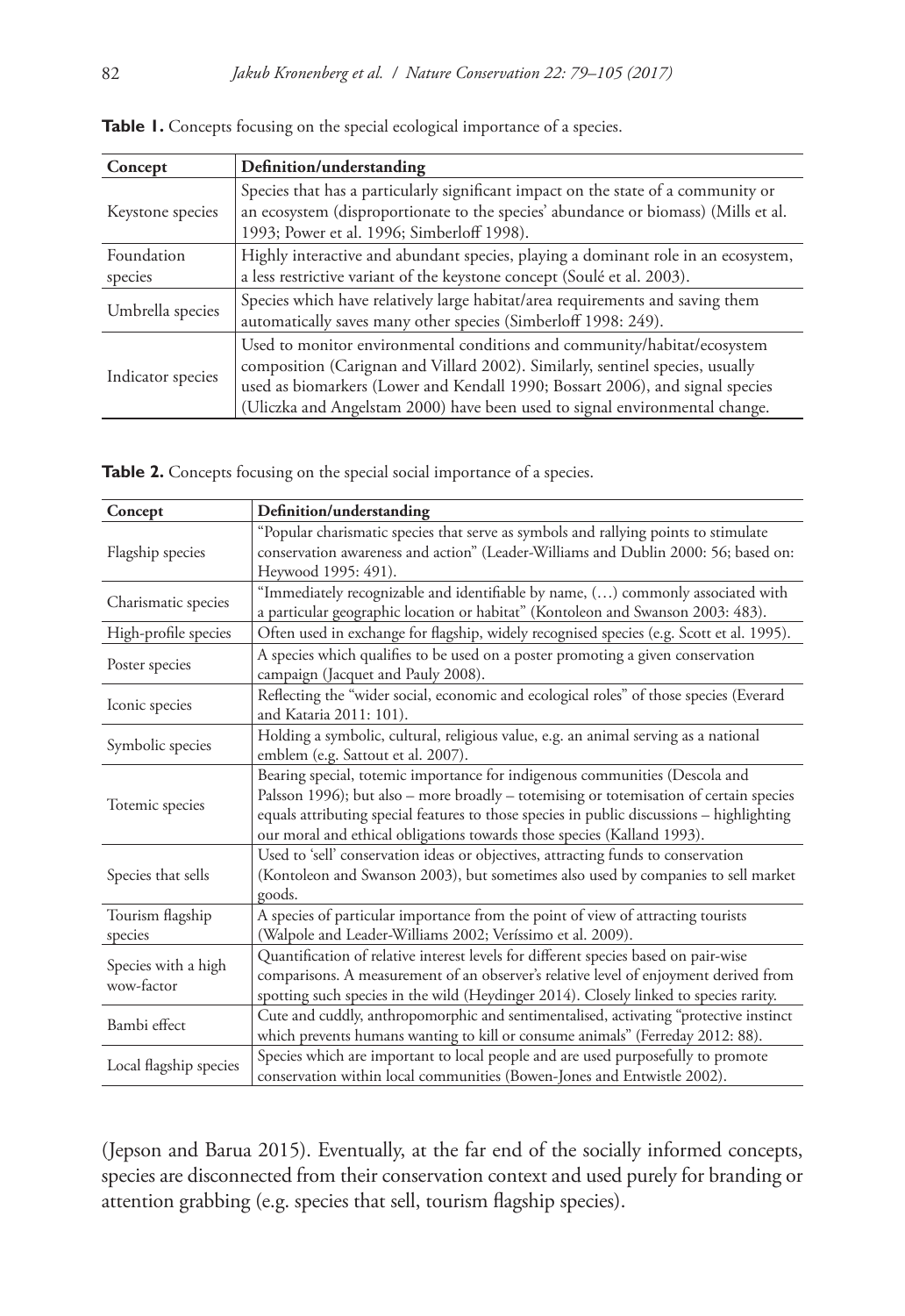Many authors have already argued that flagship species would serve their purposes better, had they not only reflected their social importance but also the ecological importance (Heywood 1995; Simberloff 1998; Home et al. 2009). Connecting these two approaches to particularly important species would seem essential for engaging with coevolving social-ecological systems. Several authors realised that the perception of different focal species has to be considered not only from the point of view of those who are going to sponsor conservation but also related to those who are most closely linked to those species, i.e. local communities which co-exist with those species on an everyday basis (Entwistle 2000; Bowen-Jones and Entwistle 2002). Local perception of the importance or value of those species emerged as an important success factor for effective conservation efforts, ensuring the participation of local communities (Veríssimo et al. 2009). Entwistle (2000) and Bowen-Jones and Entwistle (2002) highlighted the importance of local values, perceptions and attitudes, and made connections to cultural symbolism and self/community identity. Bowen-Jones and Entwistle (2002) and Walpole and Leader-Williams (2002) focused mostly on the risk that a species of high symbolic value for people willing to pay for conservation may not be equally desirable to those living next to this species (who may see this species as a nuisance), e.g. a tiger or a lion.

These ideas are quite comprehensively reflected in the concept of cultural keystone species (Cristancho and Vining 2004; Garibaldi and Turner 2004; Platten and Henfrey 2009). Cultural keystone species embrace the special utilitarian but also spiritual and symbolic importance of species to different cultures, "essential to the stability of a cultural group over time" and whose "withdrawal from the culture's context would entail significant cultural disruptions" (Cristancho and Vining 2004: 155). The main focus here is on the importance of such species for indigenous societies, and on how those societies depend on such species – for food, energy, medicine, building materials but also in the psycho-socio-cultural sphere. Indeed, in some cases these species have been used to define the identity of specific human communities. Eventually, the keystone role is not only performed by a species alone, but by a complex of a species and its ecological relationships, social artefacts, knowledge, practices, beliefs, ideas, norms and values (Platten and Henfrey 2009).

Although cultural keystone status does not necessarily coincide with the ecological prominence of those species, it often reflects the traditional ecological knowledge. As a result of the strong dependence of indigenous communities on nature, ecologically "valuable" species tend also to be socially valuable. However, this is not always the case and it does not have to reflect the specific keystone, indicator or umbrella status of a species. It does, however, underline the co-evolutionary character of social-ecological systems and again suggests that any understanding of a species' importance is a social construct.

## **Methods**

Based on a literature review, we describe the importance of a selected well-known species, which often serves as a conservation conduit – the White Stork. The selection of literature for this review was aided by our previous work on this species. In line with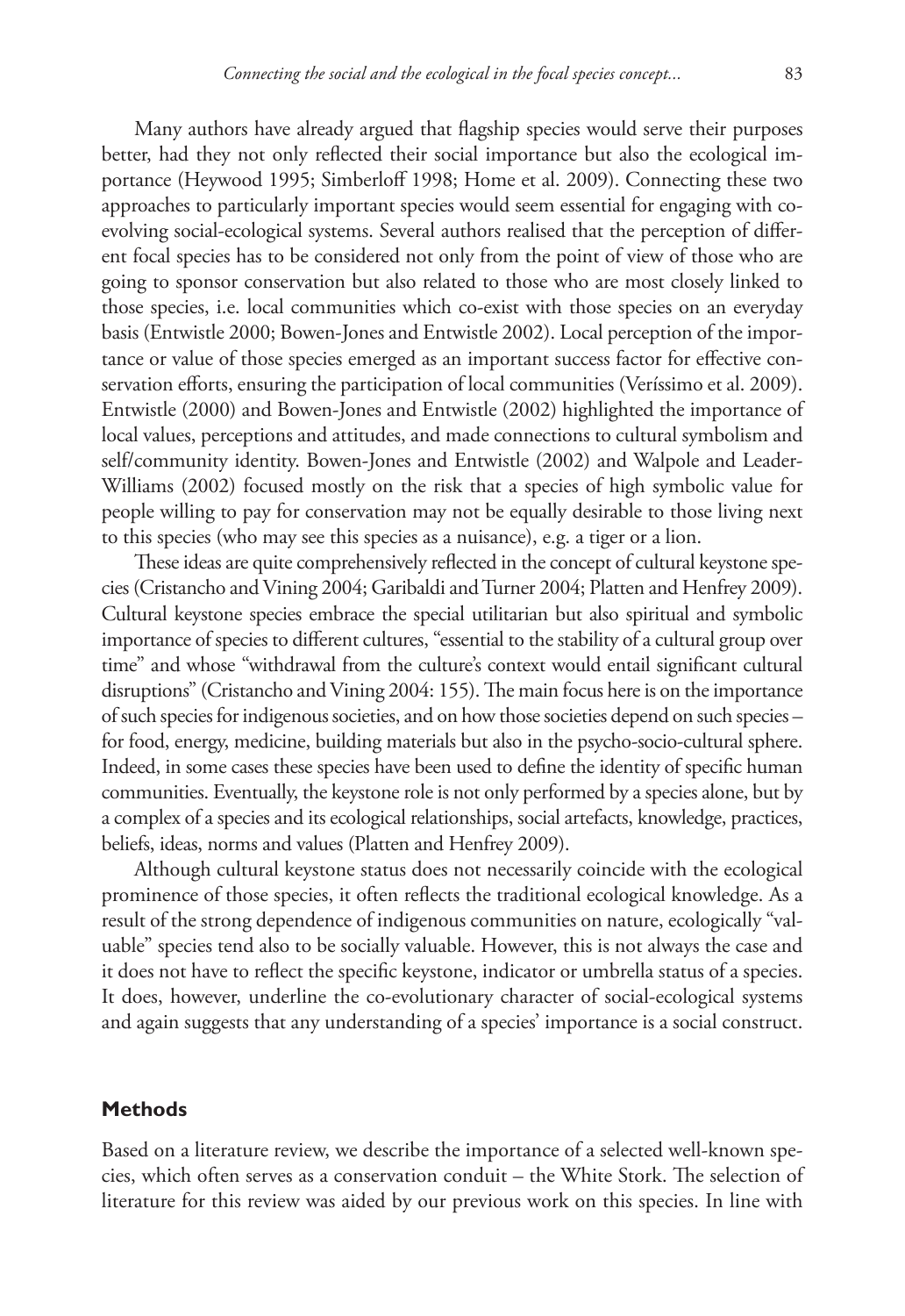the overview of the different perspectives on particularly important species presented in the previous section, we divided the results of our review into the ecological, social, and social-ecological aspects.

To provide an in-depth analysis of the articulation of the focal species concept in the case of White Stork, we pay special attention to five case examples, mostly drawing from recent conservation practice. For each case study, we investigated the involved stakeholders, the time of a campaign, its objectives, addressees (and what was expected from them), activities involved, communication channels used to reach the relevant audiences, and outcomes. We also analysed in which way the White Stork was used in a given campaign, and what it symbolised.

The existing frameworks for selecting focal species serve as the basis for our social-ecological account and the case descriptions reflect the most important issues addressed in the concepts developed so far, complemented with a broader social-ecological systems thinking. The description of each case study is based on the review of publicly available resources, combined with additional information sought from the relevant project representatives.

## **The social and ecological importance of White Stork**

#### **Ecological context**

Among farmland birds, the White Stork seems to be a good indicator of both environmental conditions and habitat diversity (Tobolka et al. 2012). First of all, it is an icon of nature conservation in Europe and elsewhere (Creutz 1985) and data on stork population size, and even breeding success, have been collected in some places since 1890 (Bairlein 1991). It is charismatic and easy to detect – it builds huge, easily located nests on electricity poles, high chimneys and roofs of buildings, and it is easy to find a sufficient sample size (Tobolka et al. 2012). For these reasons, its presence is often used as an argument for habitat conservation, especially wetlands, and the cultural character of changing farmland (Tryjanowski et al. 2006). On a more detailed level, White Storks can be used as environmental indicators based on the concentration of heavy metals in their blood and feathers (Tryjanowski et al. 2006; Kamiński et al. 2008). Additionally, White Storks are highly visible during their migration and can be used as indicators of environmental problems along the migratory route. According to the IUCN, the White Stork is of Least Concern in terms of its conservation status globally, which means that it enjoys low extinction risk.

The presence of White Stork provides benefits to other species. White Stork nests are known as good nesting sites for other bird species (Indykiewicz 1998; Kosicki et al. 2007), and they may be of key importance for the survival of some species in winter (Tobolka 2011). White Stork nests are also important as seed banks for seed plants, including rare vascular plant species (Czarnecka and Kitowski 2013), and the soil in the nest is a habitat for saprophagous mites (Błoszyk et al. 2005).

From the point of view of agriculture, White Stork probably plays an important pest regulative role as it feeds, among other species, on the Common Vole *Microtus*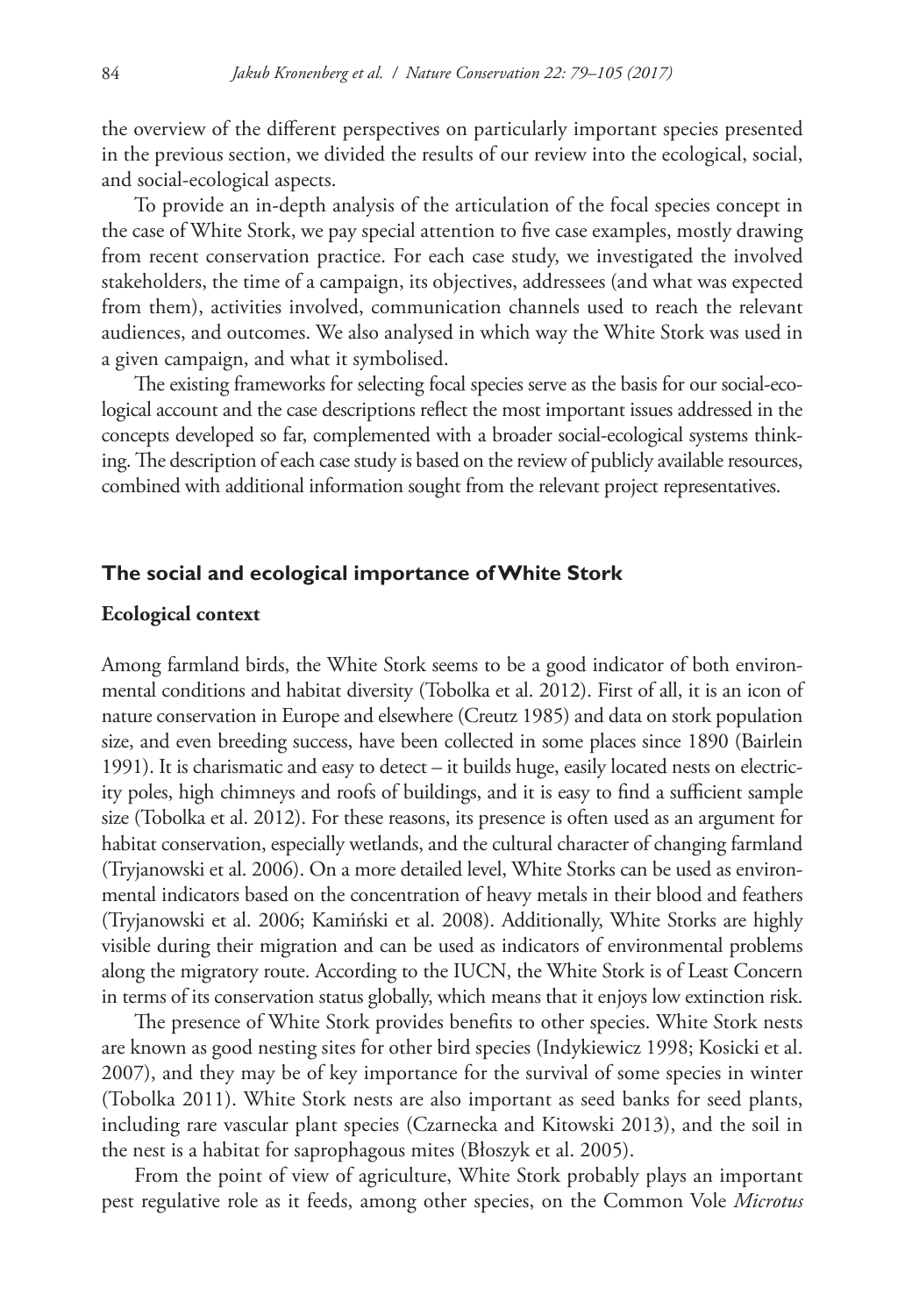*arvalis*, which can cause serious damage to crops, especially in meadows, pastures and perennial crops (clover, alfalfa). Indeed, in the so-called murine years the number of pairs of storks and their reproductive success increase (Tryjanowski and Kuzniak 2002). However, the stork is unlikely to be a key species for predatory control of vole populations and it has not been shown to what extent the stork contributes to reducing them. In Africa, in wintering grounds, the White Stork is a valuable predator on Brown Locusts *Locustana pardalina* in the Grassy Karoo where swarms occur (Vesey-FitzGerald 1959; Milstein 1966). Similarly, in grassland and woodland habitat, the White Stork is attracted to caterpillar outbreaks (Herremans and Herremans-Tonnoeyr 1993).

#### **Social context**

Several accounts of the special cultural importance of White Stork have been published in national languages in countries where White Stork is present, indicating the prominent cultural role of this species (Bense 2006, 2014; Kronenberg et al. 2013). White Storks are present in folklore, as reflected in numerous beliefs and traditions, but also modern social norms. Their close connections with people (nesting and feeding close to human settlements) and the resulting familiarity as well as their relatively anthropomorphic look and the qualities frequently ascribed to them (such as fidelity, wisdom, caregiving, nobility) make them almost unequivocally considered friendly and close to humans.

White Storks are widely represented in art, which is not only restricted to literature, paintings and folk arts, but extends to applied arts and industrial design, including toys, jewellery, household appliances, clothes, souvenirs and various collectible goods (postcards, stamps, phone cards, beverage bottles etc.). They serve as important symbols, being considered one of the key 'national birds' by the Belarusians, Danish, French, Germans, Hungarians, Lithuanians, and Polish. For example, they are featured in national promotional campaigns in Poland, and in local coats of arms in Poland and elsewhere (e.g. the Hague). Furthermore, the image and symbolism of White Stork is also exploited for commercial purposes by companies ranging from infertility treatment clinics, through restaurants and hotels located close to storks' nests, an on-line shop offering Polish produce to Polish immigrants in the UK, to many companies offering products and services seemingly unrelated to storks (see our case study 5 which solely relied on the symbolic meaning of the stork, without any consideration of environmental facts and factors). Finally, because of their familiarity, White Storks are frequently used in ecological education projects, with one database featuring several hundreds of such undertakings in Poland alone.

#### **Social-ecological context**

Although White Stork is a particularly prominent species, especially from a cultural perspective, its significance is different than in the case of species traditionally used as examples of cultural keystones (Cristancho and Vining 2004; Garibaldi and Turner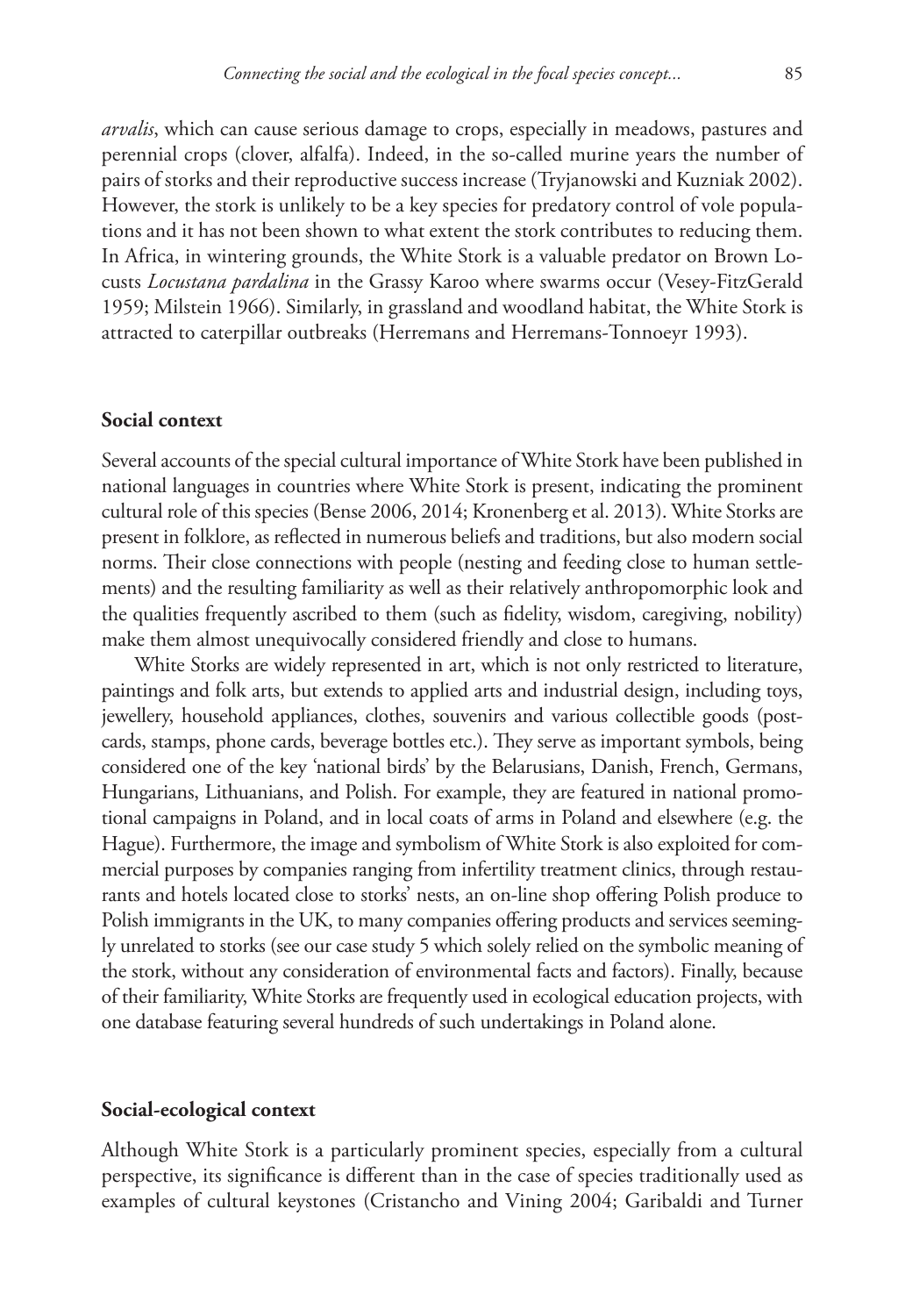2004). However, inasmuch as a species can have a cultural keystone status in a modern, industrialised society, the White Stork meets the relevant criteria (Table 3). Although we agree with Platten and Henfrey (2009: 496) that "No approach of this type, based on lists of features, can be usefully diagnostic of cultural keystones, which in the absence of a formal systems model can be identified only in reference to contingent features of any particular case," we still find it useful to check how White Stork fares with regard to the cultural keystone criteria put forward so far.

Here, we focus on the role of White Stork in European countries where this is a widely known and common species (such as Poland, Lithuania, Hungary or Germany). We see the national level as the most relevant for discussing the concept of a social-ecological keystone species in a modern, industrialised society, although we also admit that such an analysis could be performed for a distinguishable cultural group. Clearly, in a modern society, dependence on a species is more indirect, not necessarily involving the direct, instrumental or use value related to consumption. White Storks are charismatic enough that almost everyone derives satisfaction from observing them as part of a traditional rural landscape. So the criteria from Cristancho and Vining (2004) and Garibaldi and Turner (2004) which emphasise the instrumental value related to direct, physical use or trade in the species are less relevant.

Additionally, as already indicated, the social-ecological perspective should not only suggest that the species is important because of co-evolutionary interdependence between the social and the ecological, it should also reflect a more objective ecological role of a species in question. Although the White Stork is not a keystone species, it is still important enough in an ecosystem, either as an indicator or  $-$  at least to some extent – as an umbrella species, that it fits into the broader concept of a social-ecological keystone species. This indicates the relevance of the local flagship species concept (Bowen-Jones and Entwistle 2002), which incorporated both social and ecological criteria and therefore was used in our comparison in Table 3.

## **Case studies: White Stork as a focal species**

#### **Case study 1: White Stork and illegal hunting in Lebanon**

Bird hunting in the Mediterranean countries have long been a source of concern for European bird conservation organisations (BirdLife International 2010). Recently, with the development of social media, conservation organisations have discovered the photos, which illegal hunters had posted on their profiles of themselves and their trophies, and – based on these new proofs – demanded concerted European action and political pressure to be exerted on countries such as Lebanon to protect migrating birds more effectively (CABS and LEM 2013). This campaign had little resonance in Poland until the pictures of White Storks killed by Lebanese poachers and displayed in their social media profiles were shown to the public (Kozera 2014). The images of piles of White Storks shot illegally in Lebanon roused public opinion, creating a window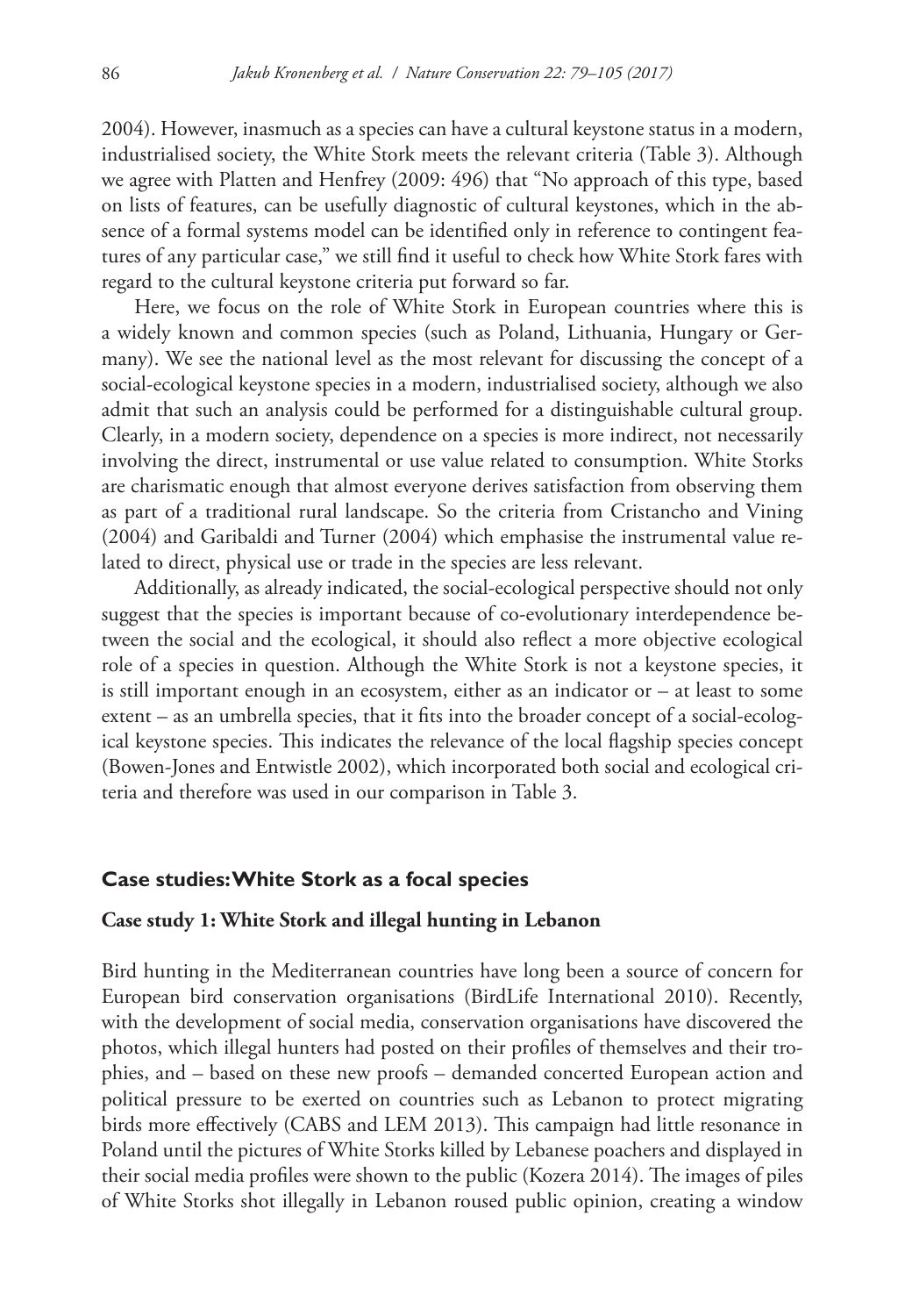| j                                                                                               |
|-------------------------------------------------------------------------------------------------|
| :<br>$+ -$<br>ā                                                                                 |
| ֖֖֖֖֖ׅ֖֖֚֚֚֚֚֚֚֚֚֚֚֚֚֚֚֚֚֚֚֚֚֚֚֚֚֚֡֓֟֓֓֓֞֓֓֞֓֞֓֓֡֟֓֓֞֓֡֓֓֞<br>;<br>$\frac{1}{2}$<br>ł<br>i<br>¢ |
| ٤<br>י<br>י<br>j<br>afe<br>$\frac{1}{2}$<br>į                                                   |
| ť<br>ı<br>ı<br>í<br>ı<br>ć                                                                      |
|                                                                                                 |

|                                                                                                                                                                                            | Criteria                                                                                               |                                                                                           |                                                                                                                                                                                                                                                                                                                                                                 |
|--------------------------------------------------------------------------------------------------------------------------------------------------------------------------------------------|--------------------------------------------------------------------------------------------------------|-------------------------------------------------------------------------------------------|-----------------------------------------------------------------------------------------------------------------------------------------------------------------------------------------------------------------------------------------------------------------------------------------------------------------------------------------------------------------|
| Cristancho and Vining (2004)                                                                                                                                                               | Garibaldi and Turner (2004)                                                                            | <b>Bowen-Jones and Entwistle</b><br>(2002)                                                | In what way does the white stork meet these criteria?                                                                                                                                                                                                                                                                                                           |
| The story of the species' origin is tied<br>to the myths, the ancestors, or the<br>origin of the culture.                                                                                  | Role in narratives, ceremonies, or<br>symbolism.                                                       |                                                                                           | Prominent status in legends, myths, folklore.                                                                                                                                                                                                                                                                                                                   |
| The species is either related to or used<br>as getting food, constructing shelters,<br>basic needs of the community such<br>in activities intended to supply the<br>curing illnesses, etc. | Intensity, type and multiplicity of<br>use.                                                            | Cultural significance - folklore,<br>arts, food etc.                                      | Material from storks' nests as well as parts of stork's body were used<br>as medicaments until eighteenth century. Not relevant any more.<br>Today, non-material use of storks as a widely recognised symbol<br>According to historical records, because of respect and various<br>beliefs, storks were consumed only as the extreme last resort.<br>dominates. |
| transmission of cultural knowledge.<br>The species is central to the                                                                                                                       | Persistence and memory of use in<br>relationship to cultural change.                                   | Traditional knowledge.                                                                    | Only through folklore.                                                                                                                                                                                                                                                                                                                                          |
| the major rituals on which the<br>community's stability depends.<br>The species is indispensable in                                                                                        | Naming and terminology in a<br>language.                                                               | interpretations in local languages.<br>Common names - without<br>negative connotations or | The coming of spring - expected sign.                                                                                                                                                                                                                                                                                                                           |
| or religious value for the culture in<br>The species has significant spiritual<br>which it is embedded.                                                                                    | I                                                                                                      | Positive associations.                                                                    | Highly respected, featuring only positive associations.                                                                                                                                                                                                                                                                                                         |
| species as one of the most important<br>The cultural group refers to the<br>species.                                                                                                       | Level of unique position in culture.                                                                   | Charisma.                                                                                 | Prominent role as a national symbol, as well as in arts and design.<br>Symbol of traditional rural landscape.                                                                                                                                                                                                                                                   |
| the territory that the cultural group<br>The species exists physically within<br>inhabits or to which it has access.                                                                       |                                                                                                        | present in the area of interest.<br>Geographical distribution-                            | Common in many countries.                                                                                                                                                                                                                                                                                                                                       |
|                                                                                                                                                                                            | acquisition from beyond the<br>Extent to which it provides<br>opportunities for resource<br>territory. |                                                                                           | n/a                                                                                                                                                                                                                                                                                                                                                             |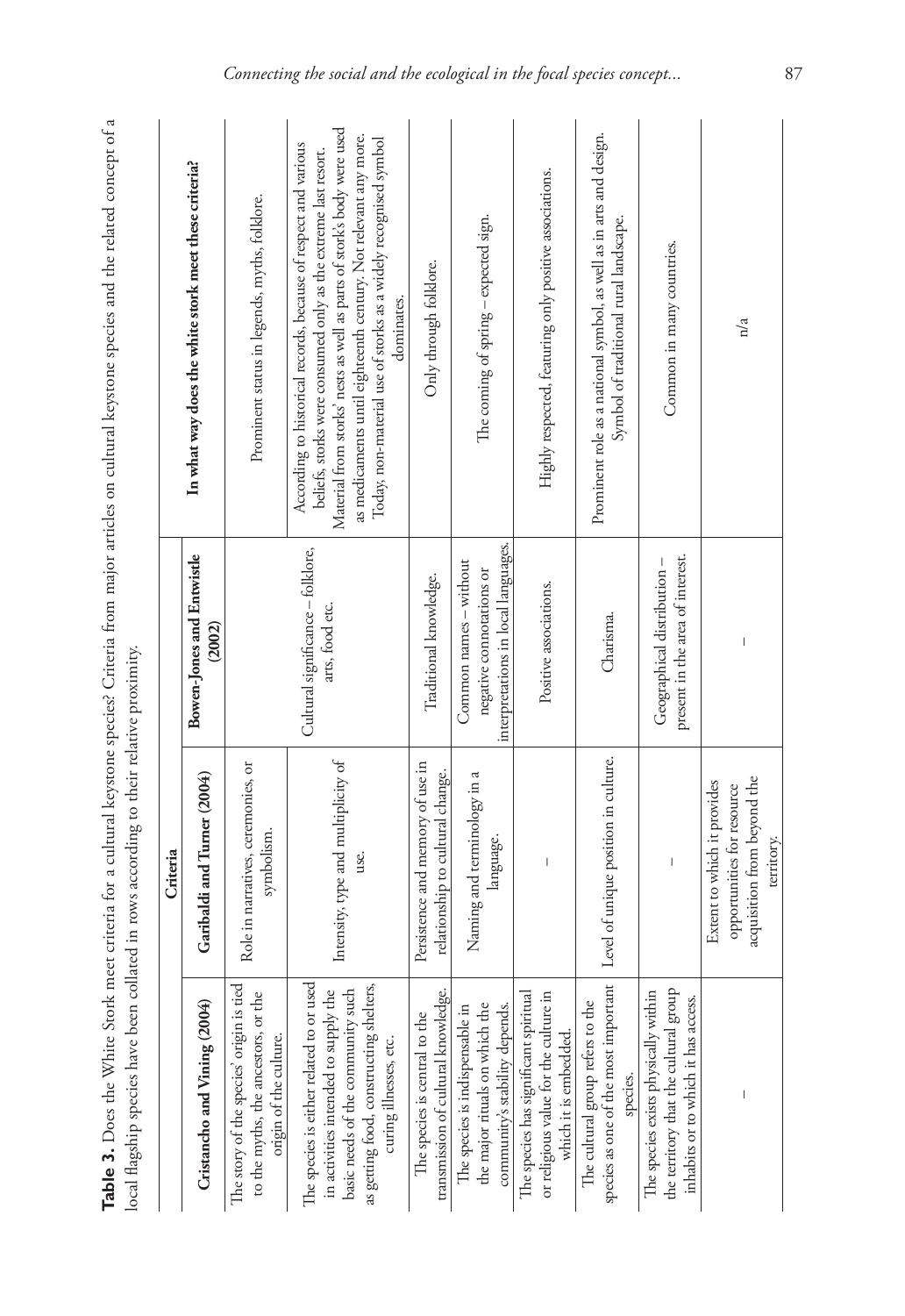|                              | Criteria                    |                                                                                         |                                                                                               |
|------------------------------|-----------------------------|-----------------------------------------------------------------------------------------|-----------------------------------------------------------------------------------------------|
| Cristancho and Vining (2004) | Garibaldi and Turner (2004) | Bowen-Jones and Entwistle<br>(2002)                                                     | In what way does the white stork meet these criteria?                                         |
|                              |                             | Recognition - known to the<br>target audience.                                          | Widely known worldwide.                                                                       |
| l                            | I                           | Existing usage - avoiding<br>conflicting symbolism.                                     | Widely used to symbolise different things, none of which is in<br>conflict with conservation. |
| I                            | I                           | necessarily rare, may be common<br>Conservation status - not<br>for better recognition. | Common, widely recognised and respected.                                                      |
|                              |                             | Ecological role - central role in<br>the ecosystem preferably.                          | Not central, but important.                                                                   |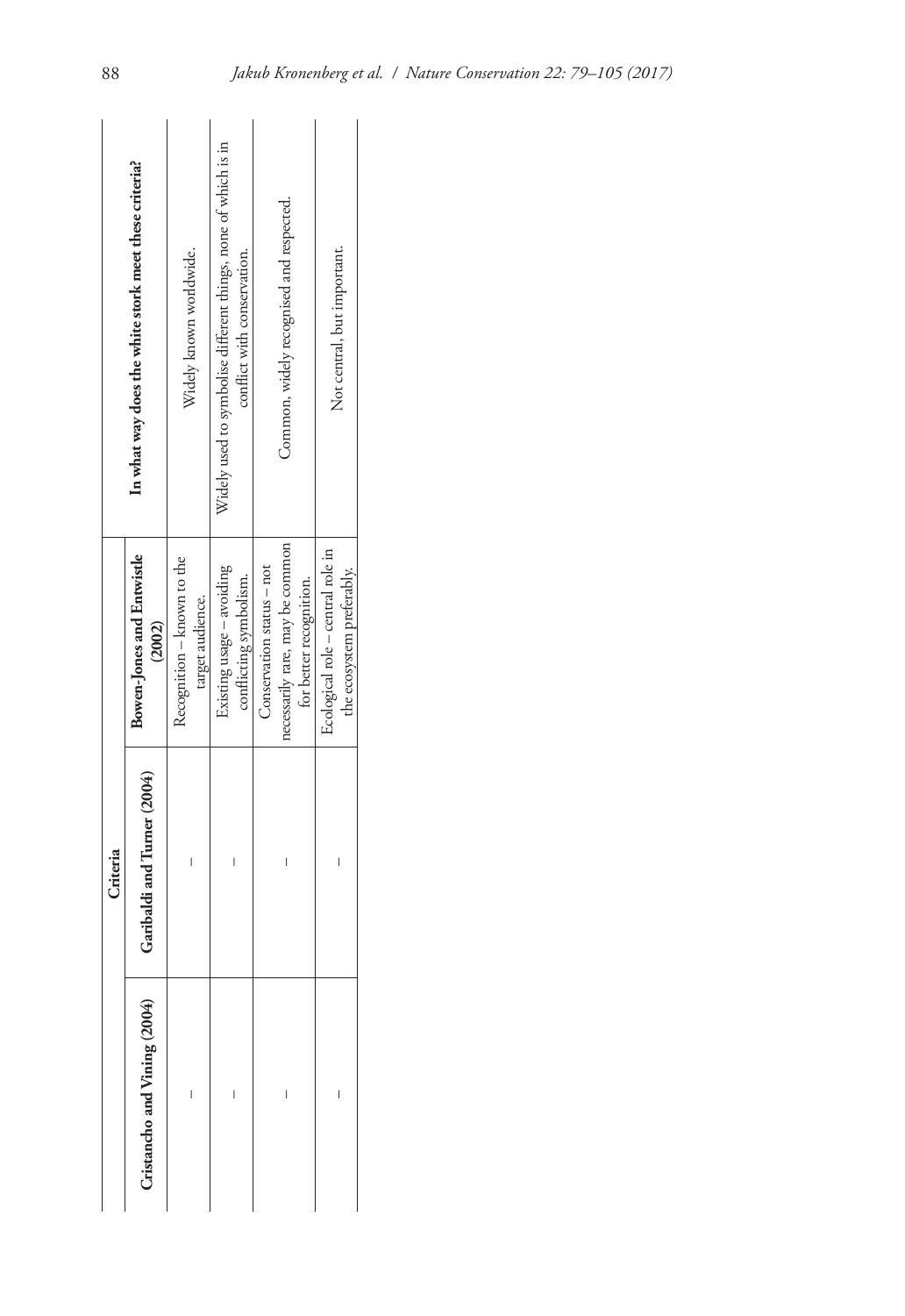**Table 4.** Summary of our case studies.

|                          | <b>White Stork</b><br>and illegal bird<br>hunting in<br>Lebanon                 | European Stork<br><b>Villages Network</b><br>and other stork<br>villages                     | <b>White Stork</b><br>reintroduction<br>programme in<br>Sweden                                                              | "Almost gone"<br>campaign by<br><b>NABU</b>                                      | Commercial use<br>of the White<br>Stork image by<br><b>Atlas</b> |
|--------------------------|---------------------------------------------------------------------------------|----------------------------------------------------------------------------------------------|-----------------------------------------------------------------------------------------------------------------------------|----------------------------------------------------------------------------------|------------------------------------------------------------------|
| Coordinator              | Polish NGOs<br>led by Grupa<br>Ekologiczna                                      | NGOs in several<br>countries led by<br>EuroNatur                                             | Swedish NGOs:<br>Swedish Society<br>for Nature<br>Conservation<br>in Scania and<br>the Scanian<br>Ornithological<br>Society | German NGO:<br>Nature and<br>Biodiversity<br>Conservation<br>Union (NABU)        | Private company:<br>Atlas                                        |
| Objectives               | Migratory bird<br>conservation                                                  | Habitat<br>conservation, local<br>development                                                | Habitat and bird<br>conservation.<br>local branding                                                                         | Nature<br>conservation.<br>ecological<br>education                               | Marketing<br>products (not<br>related to<br>conservation)        |
| Addressees               | Broader society                                                                 | Donors, tourists,<br>broader society                                                         | Broader society                                                                                                             | Broader society                                                                  | Consumers                                                        |
| Use of white<br>stork    | Images,<br>symbolism,<br>rhetoric                                               | Information.<br>symbolism                                                                    | Information.<br>symbolism                                                                                                   | Images,<br>information.<br>symbolism                                             | Images,<br>symbolism                                             |
| Focal species<br>concept | Flagship species,<br>umbrella species,<br>social-ecological<br>keystone species | Flagship species,<br>umbrella species,<br>tourism flagship<br>species, species that<br>sells | Flagship species,<br>umbrella species,<br>social-ecological<br>keystone species                                             | Flagship species,<br>species that sells,<br>iconic species,<br>indicator species | Species that sells                                               |

of opportunity which Polish conservation organisations have successfully exploited to pursue further activities in Lebanon (for an overview of our case studies, see Table 4).

In 2013, referring to the importance of White Stork for the Polish society, several environmental NGOs (led by Grupa Ekologiczna) started to put pressure on Lebanese authorities to take action. Simultaneously, in cooperation with the Polish embassy in Beirut and Lebanese conservation organisations, they launched an educational campaign in Lebanon, highlighting that the Lebanese society has important responsibility to protect storks on their way to and from Poland. The involvement of the diplomatic mission stressed that killing migratory birds (storks in particular) negatively affected the image of Lebanon in Poland. In Lebanon posters, leaflets and a video documentary were distributed in schools and research organisations, at public events, and among other interested stakeholders, along with some organised presentations on this topic. In 2015, a photo contest was organised for the best photo featuring White Stork, with a trip to Poland to take part in ringing storks as the first prize. In Poland additional awareness raising activities were carried out through the use of traditional and social media, with several opportunities for the general public to get involved in this campaign (e.g., sending emails and postcards to the prime minister of Lebanon). Satellite tracking of one stork during its migration – especially when crossing the territory of Lebanon – attracted additional attention to this campaign in both countries. The cam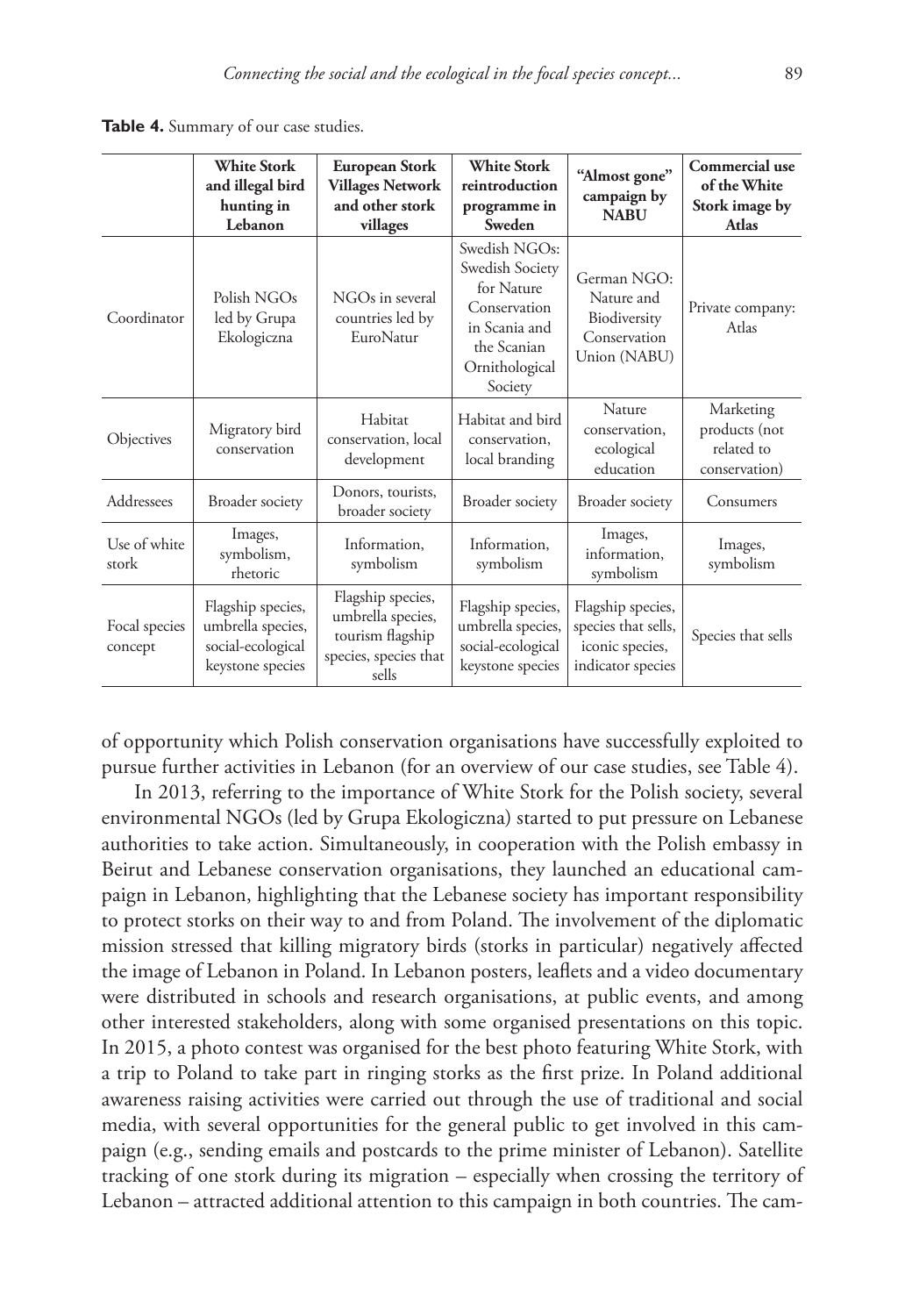paign has continued in subsequent years; in 2017 Polish activists showed a 10-minute animated cartoon in Lebanese schools, and distributed 1000 copies to Lebanese children. Over time, this campaign has raised interest in Lebanese and Polish media. It has led to regulatory changes improving conservation and a higher determination to execute the law in Lebanon (level of government), and hopefully increased awareness among the general public.

As a charismatic, flagship species, White Stork was able to attract broad attention to the problem of illegal bird hunting in Lebanon (or to "sell" the broader conservation objectives). However, most prominently, this case study presents White Stork as a social-ecological keystone species, or at least a local flagship species.

#### **Case study 2: European Stork Villages Network and other stork villages**

Since 1994, EuroNatur awards the European Stork Village title to a village that protects a White Stork nesting colony and in this way helps to reverse the loss of traditional agricultural habitat. Local stakeholders in European Stork Villages are expected "to enhance the living conditions of the White Stork, such as preserving or rewilding large open wet meadows or erecting artificial stork nests" and to increase environmental awareness of inhabitants and visitors (Wiesehomeier et al. 2014: 2). European Stork Villages are places of cultural activities focused on the topic of White Stork and its conservation, as well as of interaction between conservation organisations and local communities (Ferger and Schwaderer 2016). Several other stork villages undertake similar activities, without being part of the Network which only features one village per country.

In Central and Eastern Europe White Storks currently usually nest solitarily. Although the several dozens of colonial nesting sites of White Stork in Poland are seen as spectacular natural spots, few have been successfully marketed as tourist attractions and even fewer have become the focus of large-scale conservation activities. Zywkowo in the north-east of the country provides the best example of a combination of both objectives. Conservation and tourism promotion activities have been carried out there since 1997 by the Polish Society for the Protection of Birds (PTOP) within the "Stork Village" project.

As a conservation organisation, PTOP has been primarily interested in protecting natural habitats and biodiversity, which have been increasingly exposed either to development pressure (especially intensive agriculture) or to changes related to land abandonment (afforestation, secondary succession). To counteract these pressures, which would have resulted in the loss of the typical landscape mosaic and the storks' foraging grounds, PTOP attracted significant funding from international and national donors to buy and lease land, renovate buildings, maintain an organic farm with traditional breeds of horses and cows, and create tourist infrastructure. Subsequent projects were carried out not only in Zywkowo, but also in several other "stork villages" in northeast Poland, all of which aimed at the conservation of natural foraging grounds for the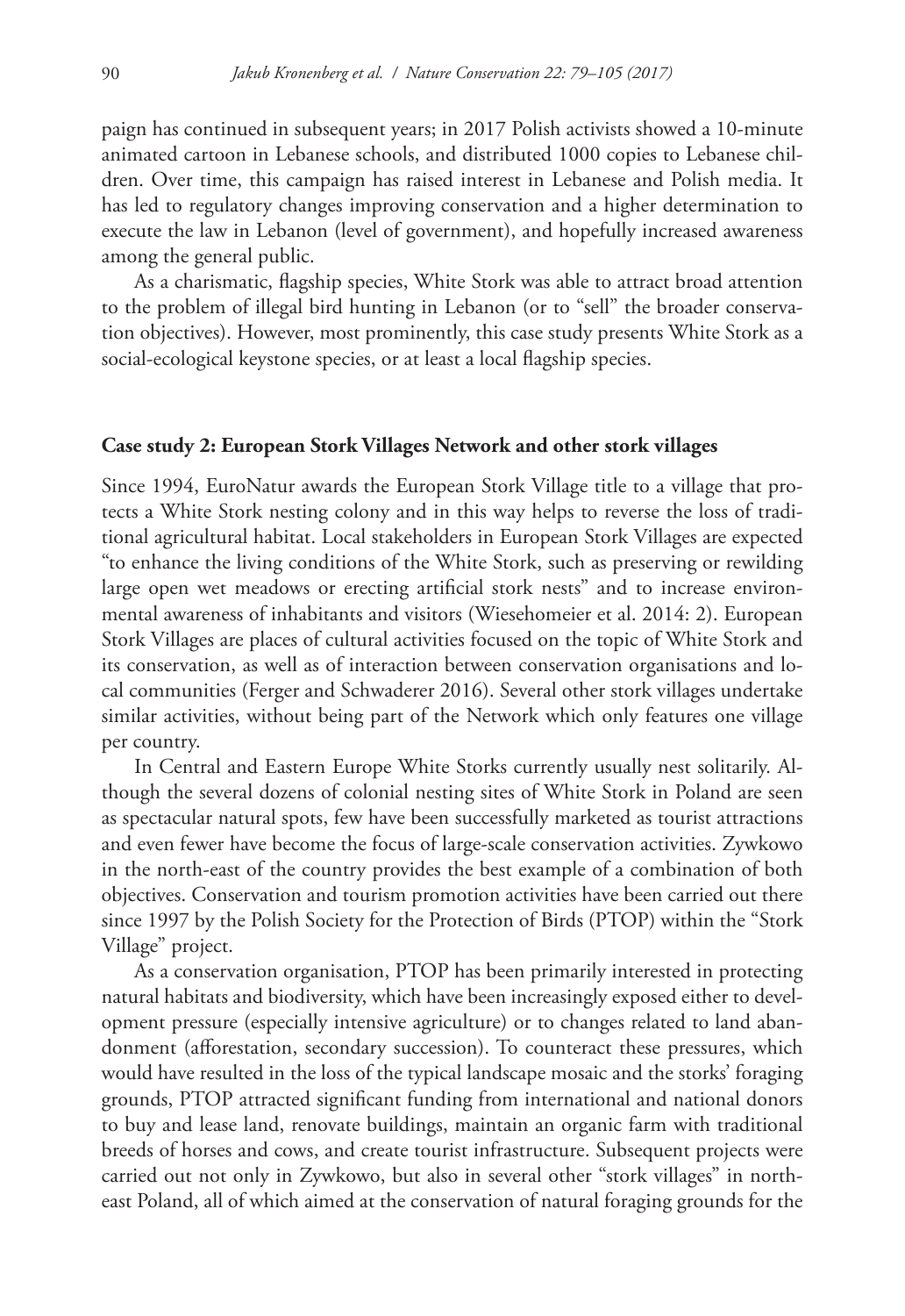storks (increasing water retention and improving water quality, supporting extensive agriculture, improving the storks' nesting conditions etc.). Seven villages have been connected under the Warmian-Masurian White Stork Tourist Trail, with some national scale promotional activities, including brochures, posters, website, basic tourist infrastructure, ecological education activities and infrastructure, and national media coverage. Zywkowo has remained the most popular village within the trail, annually visited by 2000–5000 tourists (c.f. Czajkowski et al. 2014), and a prominent conservation project which continues until today.

Local stakeholders in stork villages are expected to contribute to nature conservation and to increase environmental awareness of inhabitants and visitors. Thus, White Stork serves as an umbrella species (for other species, for landscape mosaic, for the whole ecosystem) and a tourism flagship species. The different projects carried out by PTOP in this area have been successful in preventing the degradation of the stork habitats, and they have also attracted tourists to stork villages. This further indicated that the potential of birdwatching tourism is higher than usually assumed, because it involves not only specialised tourists, but also casual ones who are lured to attractions such as stork villages (Kronenberg 2016). Hence, part of the effort has been directed at creating and maintaining the stork village brand (Kronenberg 2015; Ferger and Schwaderer 2016).

#### **Case study 3: White Stork reintroduction programme in Sweden**

The first half of the  $20<sup>th</sup>$  century saw the decline and final disappearance of White Stork from Sweden, with the last unsuccessful attempt at breeding in 1954 (Nilsson 1989). The decline was probably driven by several factors, most prominently landscape change. Wetlands were drained and converted into agricultural fields and the extent of semi-natural grasslands was reduced, effectively removing much of the habitat on which the stork depends. This development, overall landscape change as well as the disappearance of storks, was seen as undesirable by many and in 1989 the Swedish Society for Nature Conservation (SSNC) in Scania (the southernmost province of Sweden) and the Scanian Ornithological Society (SkOF) initiated a reintroduction programme for White Stork.

The programme aims to bring back free, breeding and migrating storks to Sweden and much of the media attention and public focus is on the breeding programme (storks were first brought in from Algeria via Switzerland, later Poland). However, the reintroduction programme is paralleled by landscape restoration efforts, primarily aimed at restoring wetlands and it was early progress here that convinced SSNC and SkOF that it was time to start with the Swedish Stork Programme (Rimberth 2013). During the last decades, however, the work of restoring wetlands has intensified, at least partly in response to the reintroduction programme. The landscape has been very much influenced by people over millennia (Karlsson 1989) and the White Stork is for many people an expression of this history (Cavallin 1997). The possibilities to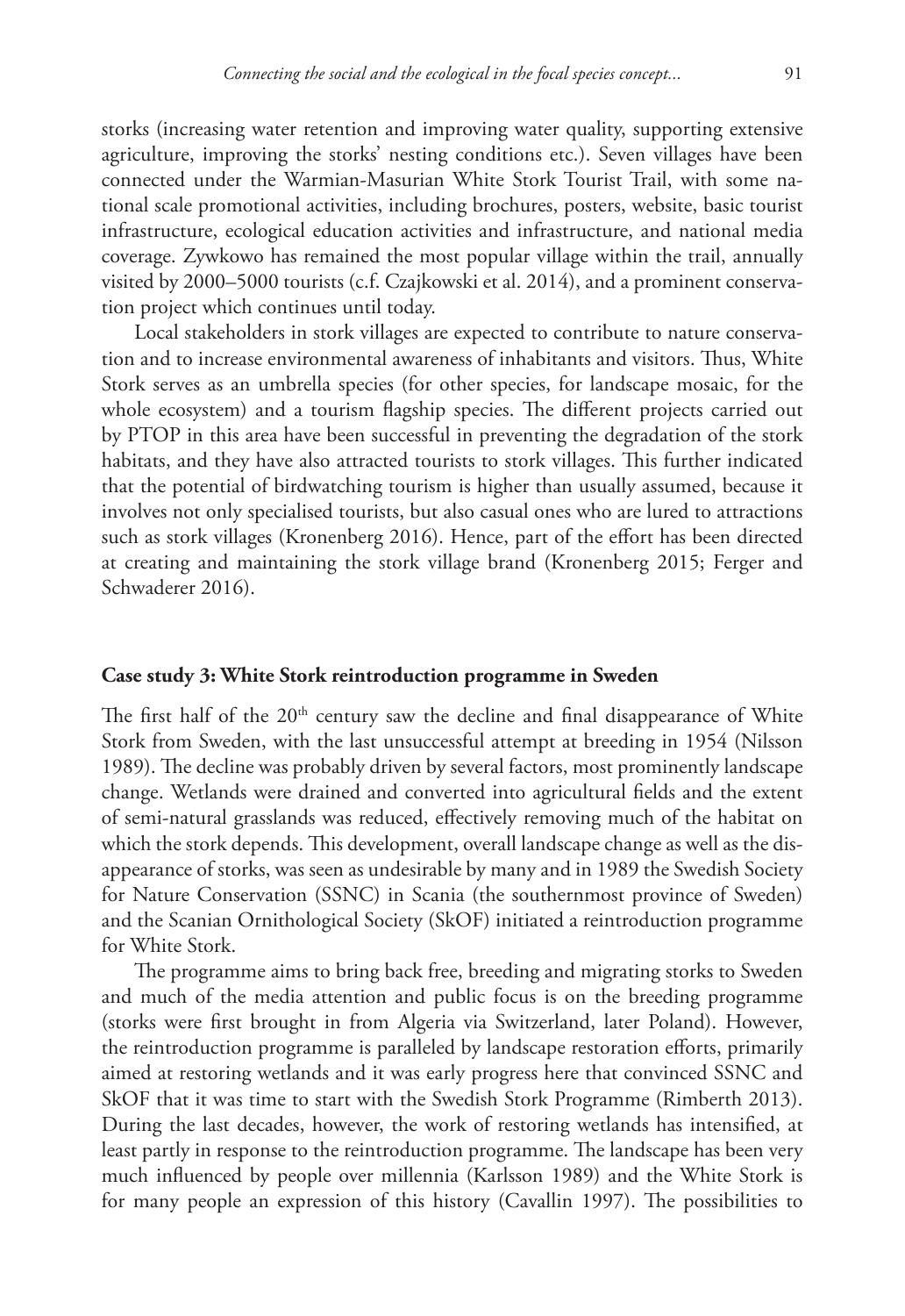reconstruct the "landscape of the stork" and thereby bring back the stork constitute a significant driving force in many ongoing restoration projects, such as the Swedish Stork Programme.

The stork is described as a flagship species in text written by the Stork Programme and in information relating to the programme. Depending on audience and objective we contend that the stork, as used in the region, can be considered a flagship species, an umbrella species or an indicator species. Participation in the restoration programme has also been used by municipalities and organisations to brand their environmental engagement. The stork is the main attractor for tourism, guided tours, environmental education and public engagement in nature conservation, all of which fit in well under the flagship identity. However, because of the stork's role in maintaining the culturally meaningful landscape, the stork bears a deeper social-ecological meaning. Indeed, the success of the reintroduction programme is also used as an indicator of the progress of the landscape restoration efforts, and by implication (and often explicitly stated) biodiversity conservation or promotion.

# **Case study 4: "Almost gone" campaign by NABU (Germany)**

"Almost gone" campaign was launched in 2009 to attract interest and funding for nature conservation, focusing on the problem of disappearance of seemingly common and widely known species. Using examples of species that have experienced significant population declines in Germany in the past decades, the campaign informed that extinction may also concern familiar, national species, which most people do not consider threatened. These included White Stork, Wolf, Tree Frog, Apollo Butterfly and Cod, each of which could only be seen in part, disappearing from the picture.

The campaign included over 4700 posters displayed in billboards in all major German railway stations and along major roads, plus online banners, flyers and postcards, and short commercials shown in regional television channels.

The stork was selected as one of the flagship species because it is familiar to everyone and yet the risks that it faces are not so well-known. Although the stork typifies many animal species that are threatened with extinction (at least in Germany), its importance was reinforced by the fact that this species is featured in NABU logo (i.e. an iconic or totemic species). Along with other species, the stork was also partly considered an indicator species because its presence was connected to the condition of its habitats (and to habitat loss).

## **Case study 5: Commercial use of the White Stork image by Atlas**

Atlas, the largest Polish manufacturer of construction chemicals, is widely recognised not only for its products but also because of its association with White Stork, which the company has been using as its symbol and mascot. The company was established in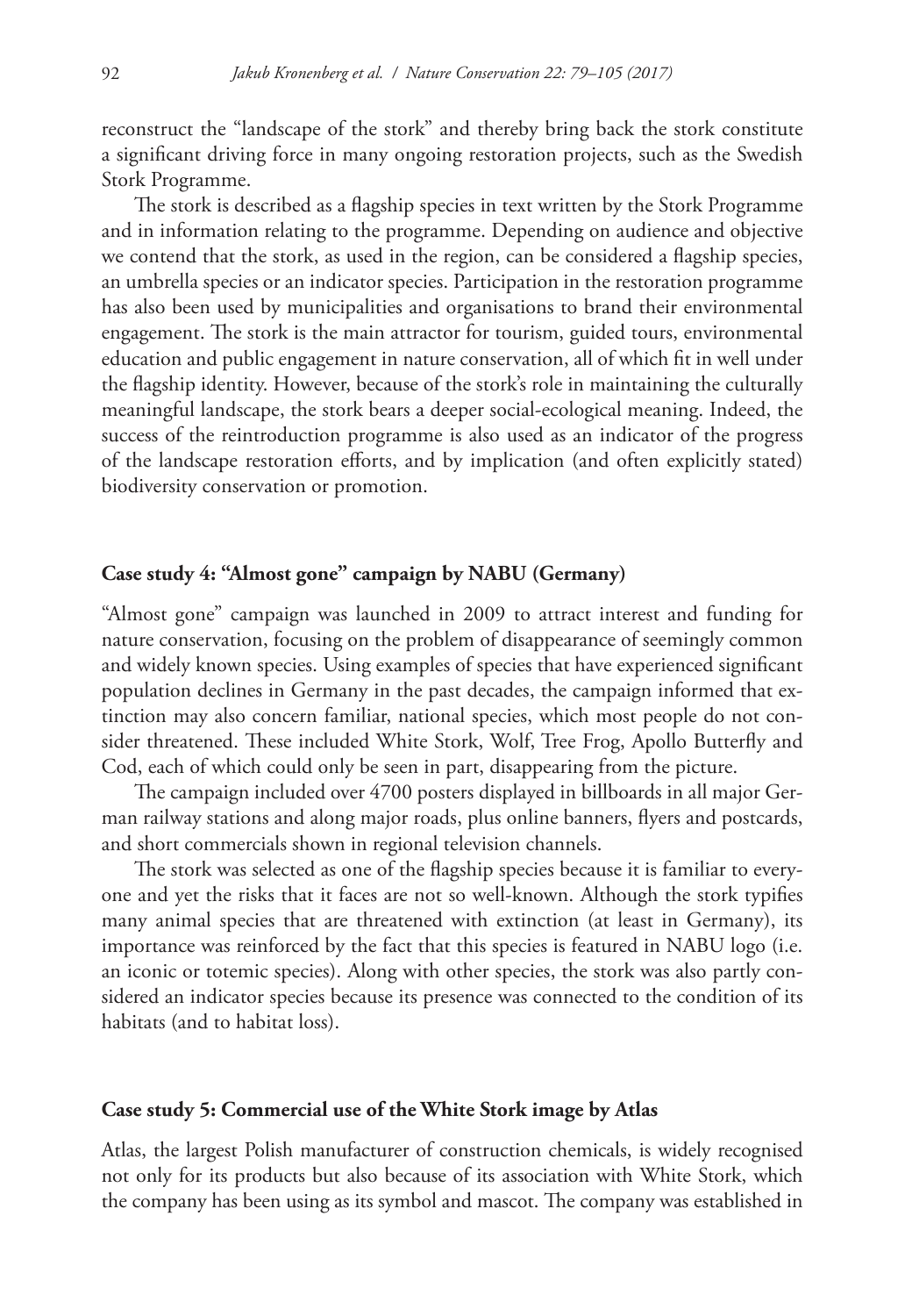1991, in the early period of Polish socio-economic transformation, and it started to use White Stork in a large scale outdoor advertising campaign already in 1993. Since then, about 1500 advertisement poles featuring the company's logotype and a laminate White Stork on a nest have been planted all over the country (about 1250 remain until today). This campaign was so successful in making the brand widely recognised and popular that White Stork has become the central concept in subsequent promotional activities ("everything else was thought around the storks" (Adam Masiulanis, personal communication)). This has started to change relatively recently when the company decided that even though the association with White Stork is genuinely positive and has been very successful in terms of creating the company's image, it is not promising enough in terms of building the brand further. Thus, the main focus has been placed on other activities, such as trainings for key customers and business partners and a trade magazine. Nevertheless, the White Stork has remained a prominent symbol and mascot, widely used in various promotional activities, especially those involving sports and children.

Interestingly, the selection of this species was a pure coincidence and its use has never been backed up with proper market analyses. In the early 1990s, the advertising market in Poland was poorly developed and any original idea had huge chances of becoming a success. Only over time – once the campaign started to bring effects – various commentators have developed deeper meaning for the use of White Stork by Atlas. The species which had first been seen as an impressive crowning of an advertisement pole, became a symbol of the Polish origin of the company, of the good constructor (referring to the storks' nests), and a source of many other positive emotions and connotations. Clearly, the ecological connotations of White Storks were not considered in this case and the company did not sponsor White Stork conservation projects, except for some incidental instances.

Interestingly, recent survey among construction professionals revealed limited potential to capitalise on this project for conservation purposes (Bocian 2017). Twentysix percent of survey respondents associated Atlas with the image of White Stork, however only fifteen percent considered such associations as an important argument for choosing the company's products. Most importantly, 91% of respondents suggested that Atlas should sponsor White Stork conservation projects, and most commonly they indicated that the company should spend 1–2% of its revenue in this way. Interestingly, in 2013 the company's revenues exceeded 560 million PLN (181 million USD), and it only spent 49,200 PLN (16,000 USD) sponsoring one project related to White Stork conservation between 2012 and 2015.

Although this case study does not represent a nature conservation project, it illustrates the broader social connotations of focal species, and especially the 'species that sells' concept (selling commercial products rather than environmental conservation). To some extent, it has become a totemic species for Atlas. Although the company did not reveal willingness to pay for White Stork conservation in this case, this does not preclude other more witty opportunities to capture the hidden potential of capitalising on such corporate practices. Indeed, through its extractive activities, the company negatively influences White Stork habitats, which might provide further arguments to generate funds for White Stork conservation.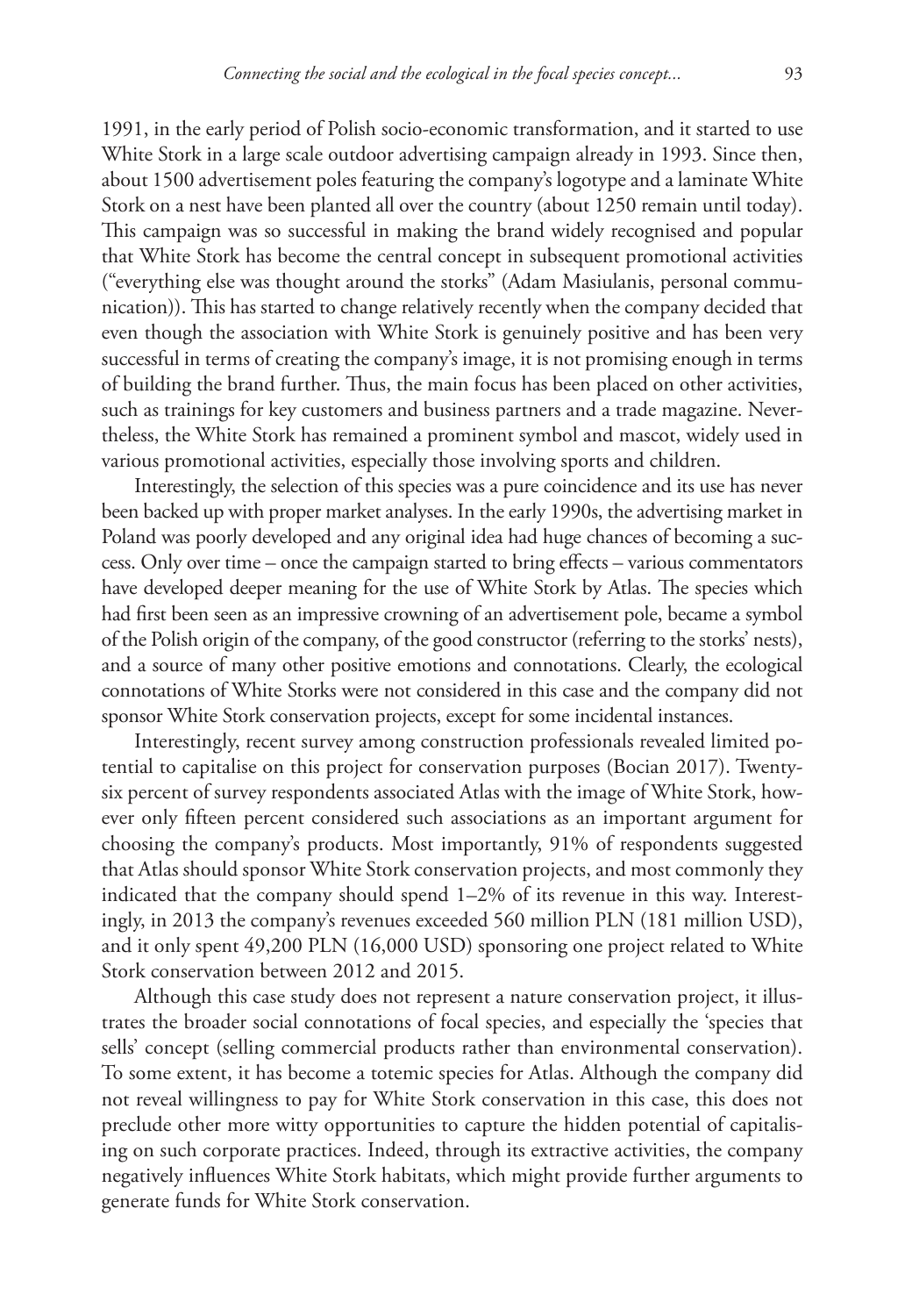## **Discussion**

#### **Insights from the case studies**

Three of our case studies demonstrate the use of White Stork as an umbrella species – at least to some extent. Most prominently, the stork villages (CS2) and the Swedish reintroduction programme (CS3) illustrate how conservation organisations attempt to achieve broader conservation objectives by focusing on a single species. To a lesser degree, in the White Stork and illegal bird hunting in Lebanon (CS1), White Stork served as an umbrella species for other migratory birds – in the sense that it drew attention also to the hunting of other migratory species and the importance of safe migratory routes (interestingly, migratory species are usually not considered good umbrella species [Zacharias and Roff 2001]). Finally, species selected for the "Almost gone" campaign (CS4) served as indicators of broader biodiversity loss.

The social importance of White Stork was the uniting theme in all five case studies, each of which demonstrated strong emphasis on stork images and symbolism. In each of them, White Stork was used as a flagship species that was meant to 'sell' broader conservation objectives, attract tourists to bird habitats, or – in CS5 – commercial products. As a charismatic, flagship species, White Stork was able to attract broad attention to the problem of illegal bird hunting in Lebanon (CS1). In all other case study campaigns, White Stork served as a brand for broader objectives. In stork villages (CS2) and the Swedish reintroduction programme (CS3), White Stork is not only branding conservation but also tourism and local development (tourism flagship species). In Germany (CS4), the stork was selected to illustrate the risks that it faces which are not so well-known.

Among our case studies, CS1 most prominently presents White Stork as a socialecological keystone species, or at least a local flagship species – *sensu* Bowen-Jones and Entwistle (2002). This campaign involved a message from the Polish society to the Lebanese society – "storks are a key part of our culture, and our connection to nature; please respect this", thus reflecting the social-ecological importance of this species. Interestingly, according to previous reports by BirdLife International (2010), Lebanese hunters preferred shooting migratory species to resident ones among other reasons because they felt no connection to them. To some extent, the stork bears a deeper social-ecological meaning also in stork villages (CS2) and in Sweden (CS3), because of its role in maintaining the culturally meaningful landscape.

Our case studies help to identify the main opportunities and challenges related to the use of various focal species approaches. Only three case studies resonate with our suggested social-ecological perspective (CS1, and to some extent CS2 and CS3), but all five demonstrate both the social and ecological importance of this species to various extents. Additionally, CS2, CS3 and CS5 indicate that the social importance of this species extends beyond environmental conservation. In each case study, White Stork was used as a focal species because storks have positive connotations and attract attention and interest. However, this was not always related to their ecological significance or needs.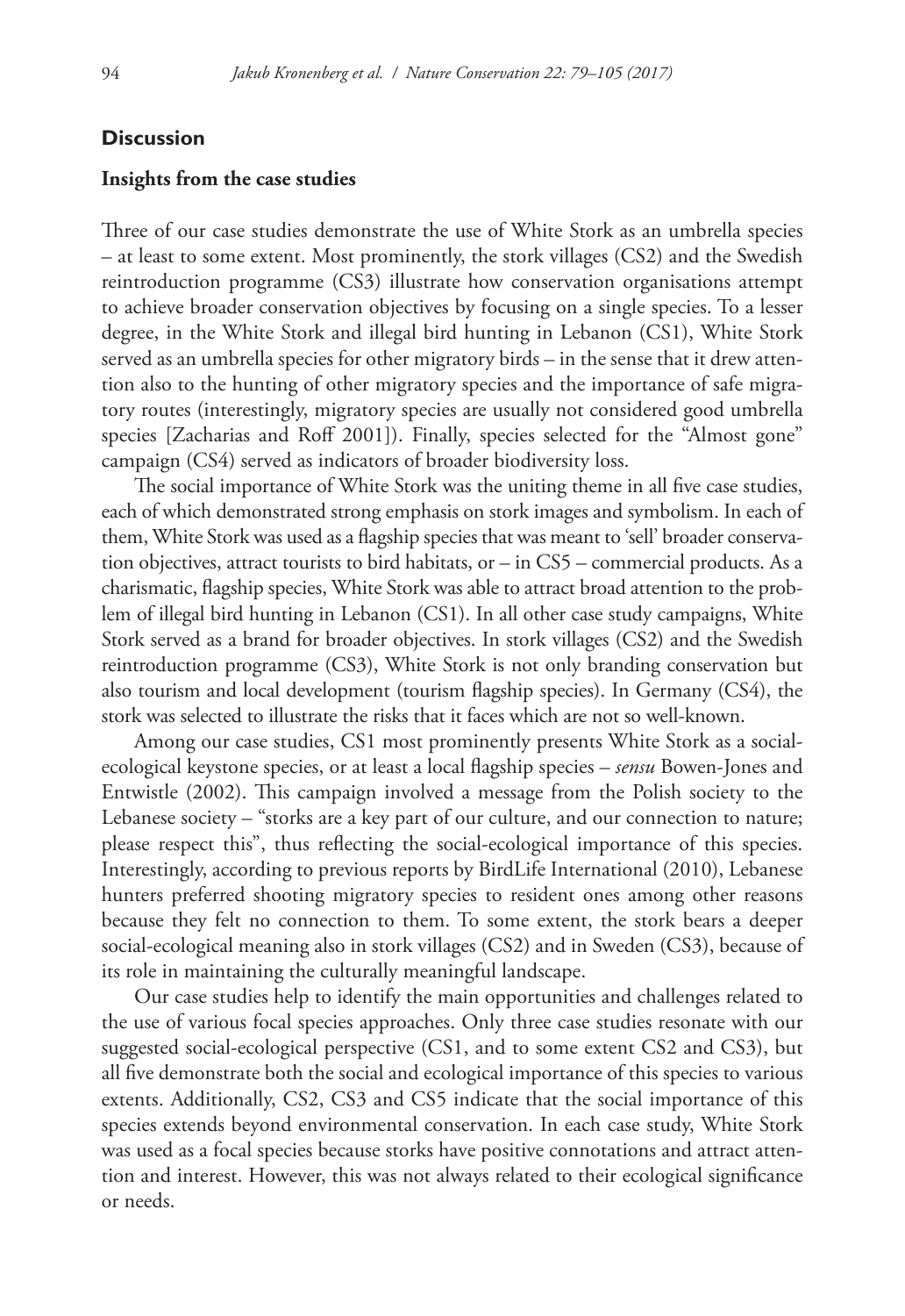Indeed, any social or ecological concept of a focal species alone is not relevant enough from the point of view of broader conservation purposes. There are many border-line cases, making it impossible to distinguish between the social and the ecological within the various terminological distinctions put forward so far. We see the concept of a cultural keystone species as an initial combination of ecological and social, and we propose to extend the understanding and application of this concept to an even more comprehensive social-ecological keystone species. This is in line with the most recent developments of the cultural keystone species "as having essential roles in maintaining any level of complexity within a social–ecological system" (Platten and Henfrey 2009: 491).

#### **From ecological and social to a social-ecological perspective**

Scientists increasingly realise the social-ecological context of the world around us. Indeed, the social and the ecological are hardly separable, even if many people still think they are (Berkes et al. 2003). The society and the environment mutually affect each other, but people can make (partly) informed decisions shaping these relationships. Nevertheless, our perception of the world around us is bounded by ignorance. The setting of conservation priorities and even broader conservation approaches is based on our interpretations of the environment and these interpretations have increasingly been considered subjective, reflecting the dominant socio-economic paradigms and priorities of those in power (Ernstson 2013).

So far, the concept of the local flagship species by Bowen-Jones and Entwistle (2002) most comprehensively captured the social-ecological importance of a focal species, explicitly suggesting that – to make it relevant from the point of view of ecosystem management – a flagship species should be ecologically significant. Meanwhile, the related cultural keystone species concept, conceived of as "a convergence point for interdisciplinary collaboration" (Cristancho and Vining 2004: 161), emphasised the human physical and symbolic *use* of species, which reflected their ecological importance only to a limited extent (Platten and Henfrey 2009). Indeed, some authors have already suggested that "future approaches should seek flagships that are also good keystone (or umbrella and indicator) species [...] or that act as surrogates for landscapes" (Leader-Williams and Dublin 2000: 81).

Thus, our proposal is that the concept of cultural keystone species should be extended to new spheres: not only indigenous communities but also modern societies who are more indirectly connected to nature, and not only consumption but all forms of human relationships with other species. Furthermore, it should explicitly address the environmental and ecological significance of the species. This in recognition of a commonly occurring situation in which a species is so important for people that the conservation of many other ecosystem components hinges on the protection of this species. In spite of the commonly held view that people are mostly willing to conserve species that are particularly physically attractive  $-$  charismatic, totemic etc.  $-$  some studies have found that conservation attributes (information on the status of a certain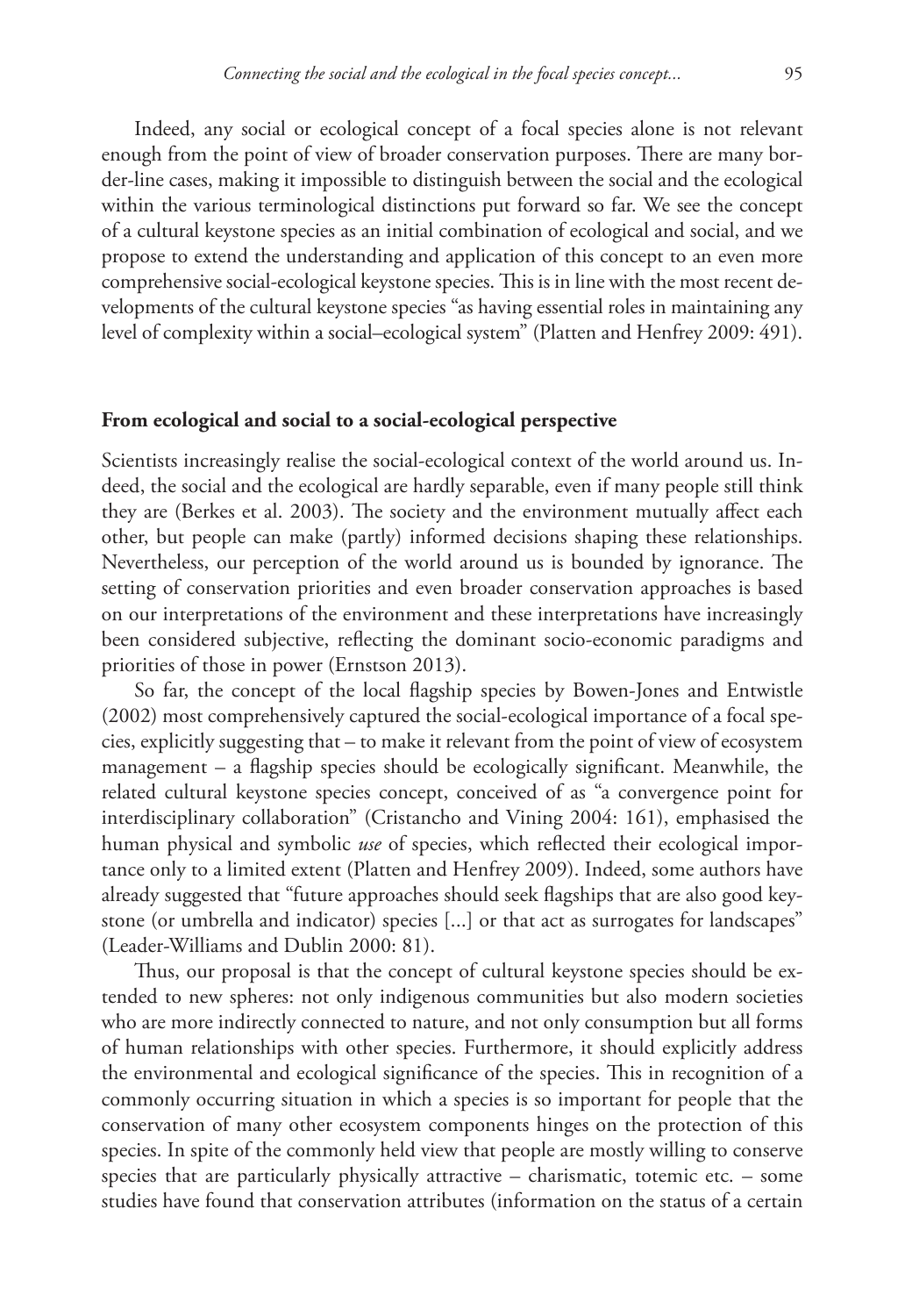species) may rank even higher in terms of the public's support for conservation of those species (Tisdell et al. 2007; Veríssimo et al. 2009).

Our proposed concept is different from the traditional keystone species, which only reflected ecological importance, and from the flagship species which were only meant to "operate in the public relations and fundraising spheres" (Walpole and Leader-Williams 2002: 543; c.f. Andelman and Fagan 2000; Caro et al. 2004; Caro and O'Doherty 1999). As argued by Perry (2010), conservation efforts should focus on key endangered interactions between species, not just on endangered species (which is why we consider the White Stork as a relevant example despite its low extinction risk). Finally, we need to acknowledge that even the ecological keystone species is still vague and empirically unsound (Mills et al. 1993) and that it can only serve as a general guidance to which species are the most relevant for targeted conservation efforts.

We see the concept of a social-ecological keystone species as a comprehensive way to depict these complex interactions and interests involved in bringing the different aspects of species prioritisation into a single indicator. A social-ecological keystone species is likely to be more meaningful for broader conservation objectives because it complements the ecological importance with the social perception of a species, thereby opening an opportunity to connect various dimensions of social/cultural value that people attribute to nature to ecological quality and dynamics. The focus on different interactions, not least relations between humans and other species, supports a different worldview where species and nature conservation is not just for nature's sake but also for our own. The more ways a species, or conservation more broadly, can be linked to people and the values they hold or could cultivate, the more likely it will be that conservation efforts are sustained and successful. The social-ecological keystone species highlights our own role as stewards, with the ultimate target of not only preserving species and ecosystems but also the different avenues for meaningful human interactions with them.

#### **Selecting social-ecological keystone species**

The selection and use of social-ecological keystone species can be aided by cultural creation and branding. The status of a social-ecological keystone species may result from its contribution to the maintenance of selected types of landscapes, which may be culturally important, as in the case of White Stork and rural landscapes in Southern Sweden and Central and Eastern Europe, or – similarly – in Japan in the case of another stork species (Naito et al. 2014). In such a case, the ecological importance of a social-ecological keystone species refers to the preservation of a human-dominated ecosystem where the species have closely interacted with people and human land uses.

Selection principles matter. They are particularly relevant for engaging with the broader society and in education, and they can help to achieve broader conservation objectives beyond the support for particular conservation projects. For these reasons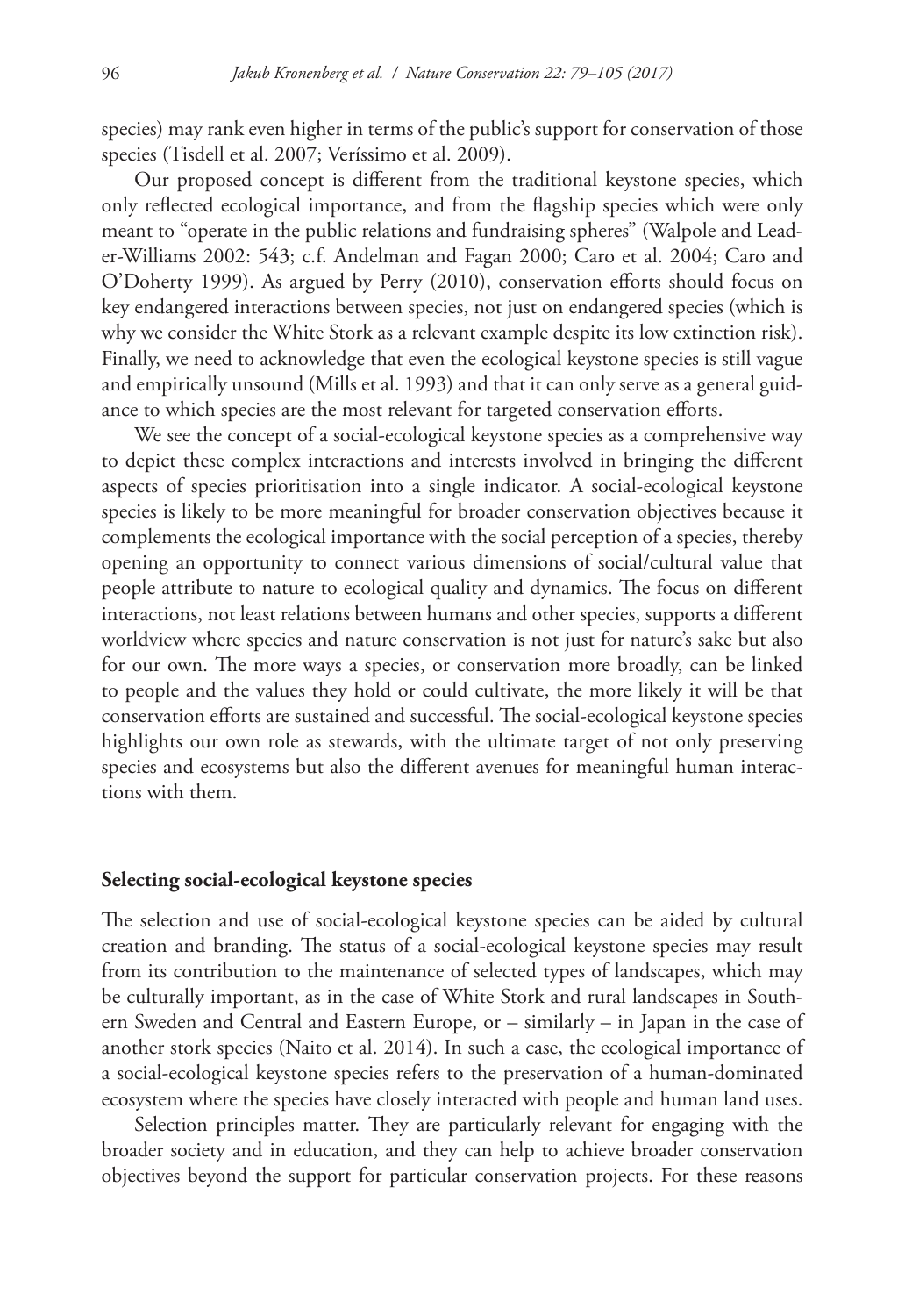social-ecological keystone species is also better than the traditional single species approaches, which have been deemed insufficient to ensure the conservation of broader biodiversity (Williams et al. 2000; Andelman and Fagan 2000). Meanwhile, the main advantage of using separate approaches would be not to overload the audience with too much information regarding one species. However, we argue that communicating the social-ecological connections is important enough to warrant the additional effort and to more accurately select the focal species, especially in a modern, industrialised society.

A limitation might be that for many ecosystems we may not be able to readily find species that would be recognised as socially and ecologically important by modern societies. However, again this provides excellent opportunity for more comprehensive education than in the case of pure flagship species. It maintains the appeal of a flagship species (Barua 2011), but narrows down the selection of potential species to those that are ecologically relevant. Such education and awareness-raising can be extended to international contexts, as in our CS1 on illegal bird hunting in the Mediterranean within which an attempt was made to inform one society about the importance of some species for the other.

Bees constitute another good example, where more and more lay people are concerned about their situation (Brown and Paxton 2009). The fact that such a broad attention has been paid to bees recently illustrates the cultural creation of a socialecological keystone species (or a group of species in this case). In fact, the example of the bees indicates the rediscovery of the social-ecological importance of a (group of) species, because they have always been important to people. Only recently the deteriorating environmental conditions that have led to their decline have brought them to broader attention and have successfully contributed to broader calls for environmental protection (Moore and Kosut 2013).

To this point, Platten and Henfrey (2009: 496) suggested that "Formulating the cultural keystone concept in systemic terms demands that it refer not to biological species, but to complexes of interconnected material and subjective factors." This approach, which was not reflected in the original cultural keystone species concept, well illustrates the social-ecological extension that we are advocating in the present article. In the case of yet another pollinator, the monarch butterfly, the special status was co-produced principally through partnerships among various actors: those already involved in conservation, and others who associated potential involvement with their personal interest (e.g. to demonstrate corporate social responsibility) (Gustafsson et al. 2015). However, although many examples of social-ecological keystone species are available, there is no simple prescription on how to promote such an approach, especially with regard to non-charismatic species. Additionally, some social-ecological keystone species are not necessarily unanimously accepted by people, especially when they are considered problematic by some groups, such as the abovementioned tiger and lion or wolf and other large predators. Still, highlighting the ecological component within a social-ecological approach may add much importance to those species, the social appeal of which is not sufficient to ensure their special status and conservation.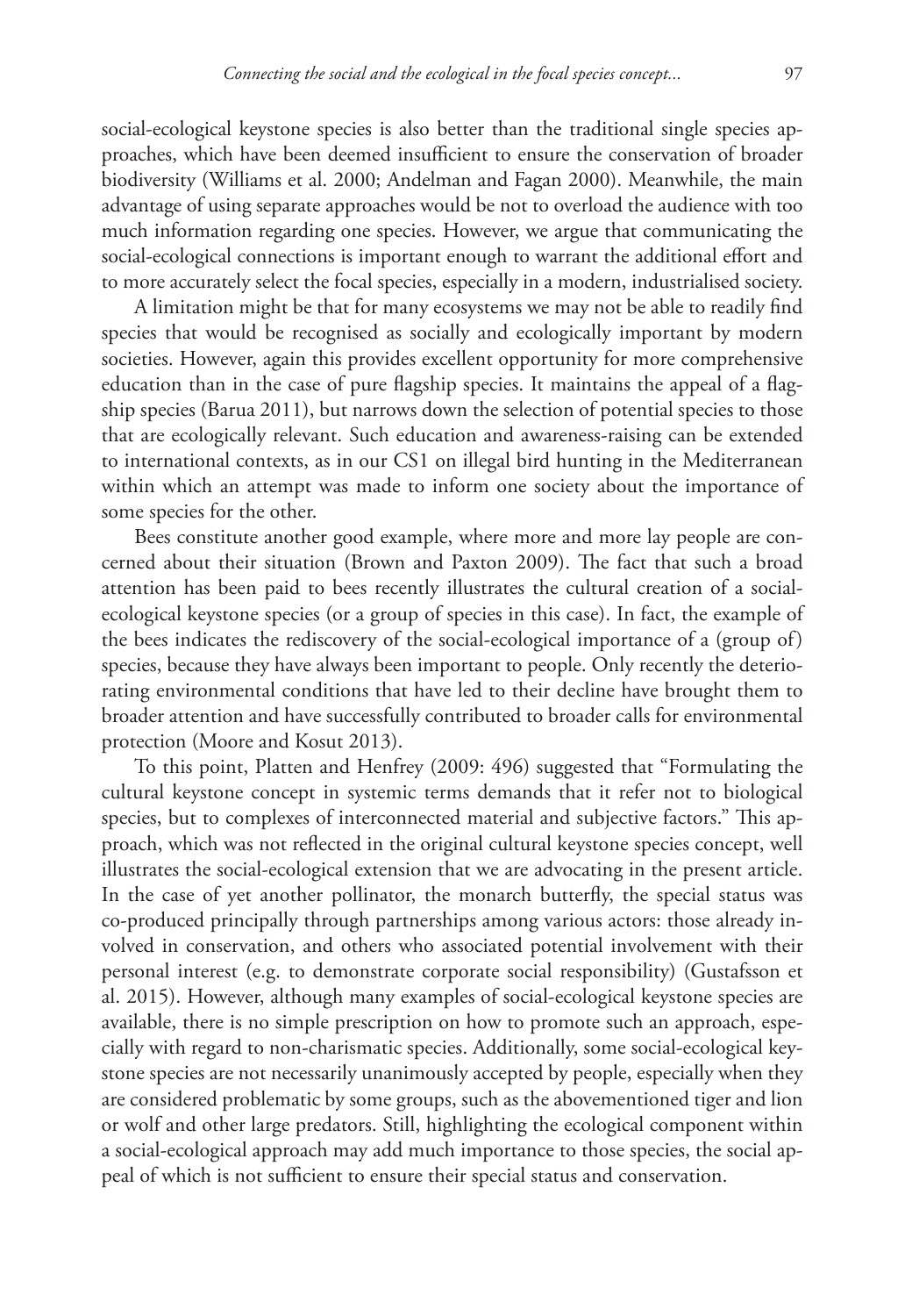# **Conclusions**

White Stork provides an important example of a focal species used in different conservation campaigns and in broader social communications, addressing a range of targets. It is most often used because of its social appeal, and while its ecological importance is not similarly spectacular, it is still a valid argument for conservation. This species has a long history of coexistence with humans, and many linkages with specific cultural practices. Hence, White Stork offers an excellent example for discussing the broader social-ecological relevance of species.

Although we do not expect the concept of a social-ecological keystone species to replace the ecological concepts of a focal species, which have their well-established uses in biological and ecological science, we argue that a social-ecological keystone species in principle should be more relevant than a typical social focal species approach (such as flagship species). The added value of a social-ecological keystone species compared to traditional socially-defined focal species approach relates to the higher transparency of the former. A social-ecological approach avoids the specific focus or hidden agendas of specific groups of interested stakeholders who might favour the conservation of certain species over the other, it ensures that these species are relevant to broader social spheres, and it ensures that the selected focal species will indeed help to solve broader environmental problems and will not only serve as conservation mascots. It also demands that that the inherent ecology is easily understood and related to in a way that is meaningful to people.

The social-ecological keystone species concept, where selected species have clear connections to ecological qualities and dynamics can make people (understood as a diverse group of stakeholders) aware that their "preferred" species is a product of ecosystem processes and interactions (and often ecosystems where humans are a dominating force). Thus, conservation projects referring to the idea of a social-ecological keystone species highlight the importance of the connections between the social and the ecological, providing a very good opportunity for ecological education and nurturing a sense of responsibility for nature conservation and additional benefits of biodiversity (Andersson et al. 2015). Many of the other concepts and traditional approaches rely on the mediator, the conservation agency or similar, to make sure that the public image and understanding of the species is translated into relevant action. This means there is a potential disconnect between public awareness and interest, and the actual on-theground conservation work (Schlegel and Rupf 2010). Hopefully, the social-ecological keystone species concept would bridge and integrate these two sides more smoothly and engage people more directly, which would also take some of the weight off (and dependence on) the conservation agents.

Nevertheless, the social-ecological keystone species is still not likely to solve some important challenges related to previously used concepts of ecological and social focal species. The different focal species concepts are frequently used in an imprecise manner (Barua 2011) and we cannot be certain that a new – and even more complex concept – will not add ambiguity to current discussions. Also, as our environmental management practices are bounded by ignorance regarding ecosystem functioning, a focus on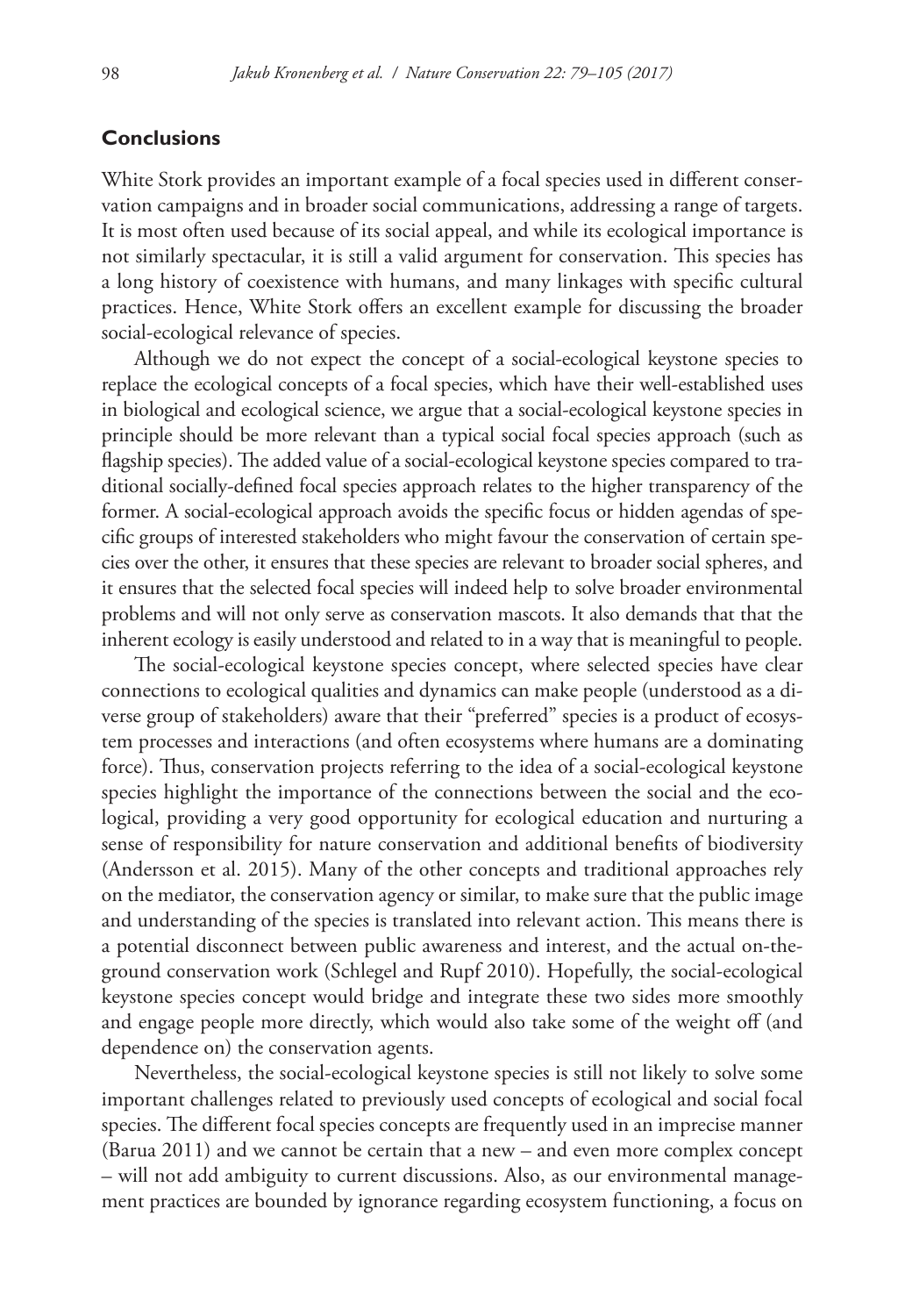selected keystone species may miss other species that are at least as important even if we are not aware of them or their importance. While this problem may become even more severe with further environmental change, it also affects all other environmental management decisions.

In short, a social-ecological keystone species can be used in practice to define conservation objectives and to further ecological education, showing how people and the environment are interlinked through selected relatively easily recognised species. It can be used as part of broader systems of indicators used for environmental management that incorporate social and ecological contexts to "evaluate the state of cultural wellbeing associated with different ecosystems and address the conditions which threaten or enable these conditions to thrive" (Poe et al. 2014: 173). The social-ecological keystone species builds on non-monetary approaches to the identification of important species, drawing on social psychology, conservation psychology, ecological anthropology, human ecology, folkbiology, enthnobiology and to the notion of biocultural diversity and biocultural importance, all of which can provide insights into the complex socialecological background of different species.

# **Acknowledgements**

This research was funded within the Polish National Science Centre grant N N112 292339. The editor and the reviewer provided useful comments which helped us to clarify our arguments.

# **References**

- Andelman SJ, Fagan WF (2000) Umbrellas and flagships: efficient conservation surrogates or expensive mistakes? Proceedings of the National Academy of Sciences 97(11): 5954–5959. <https://doi.org/10.1073/pnas.100126797>
- Andersson E, Tengö M, McPhearson T, Kremer P (2015) Cultural ecosystem services as a gateway for improving urban sustainability. Ecosystem Services 12: 165–168. [https://doi.](https://doi.org/10.1016/j.ecoser.2014.08.002) [org/10.1016/j.ecoser.2014.08.002](https://doi.org/10.1016/j.ecoser.2014.08.002)
- Bairlein F (1991) Population studies of White storks (Ciconia ciconia) in Europe. In: Perrins CM, Lebreton JD, Hirons GJM (Eds) Bird Population Studies. Oxford University Press, Oxford, 207–229.
- Barua M (2011) Mobilizing metaphors: the popular use of keystone, flagship and umbrella species concepts. Biodiversity and Conservation 20(7): 1427–1440. [https://doi.org/10.1007/](https://doi.org/10.1007/s10531-011-0035-y) [s10531-011-0035-y](https://doi.org/10.1007/s10531-011-0035-y)
- Bense AR (2006) "Was Sie schon immer über den Klapperstorch wissen wollten..." Zu den kulturhistorischen Grundlagen des Kinderbringers. Charadrius 41(1–2): 66–73.
- Bense AR (2014) Vom unglaublich vielfältigen Bild des Weißstorchs auf historischen Ansichtskarten. Westarp Wissenschaften, Hohenwarsleben, 127 pp.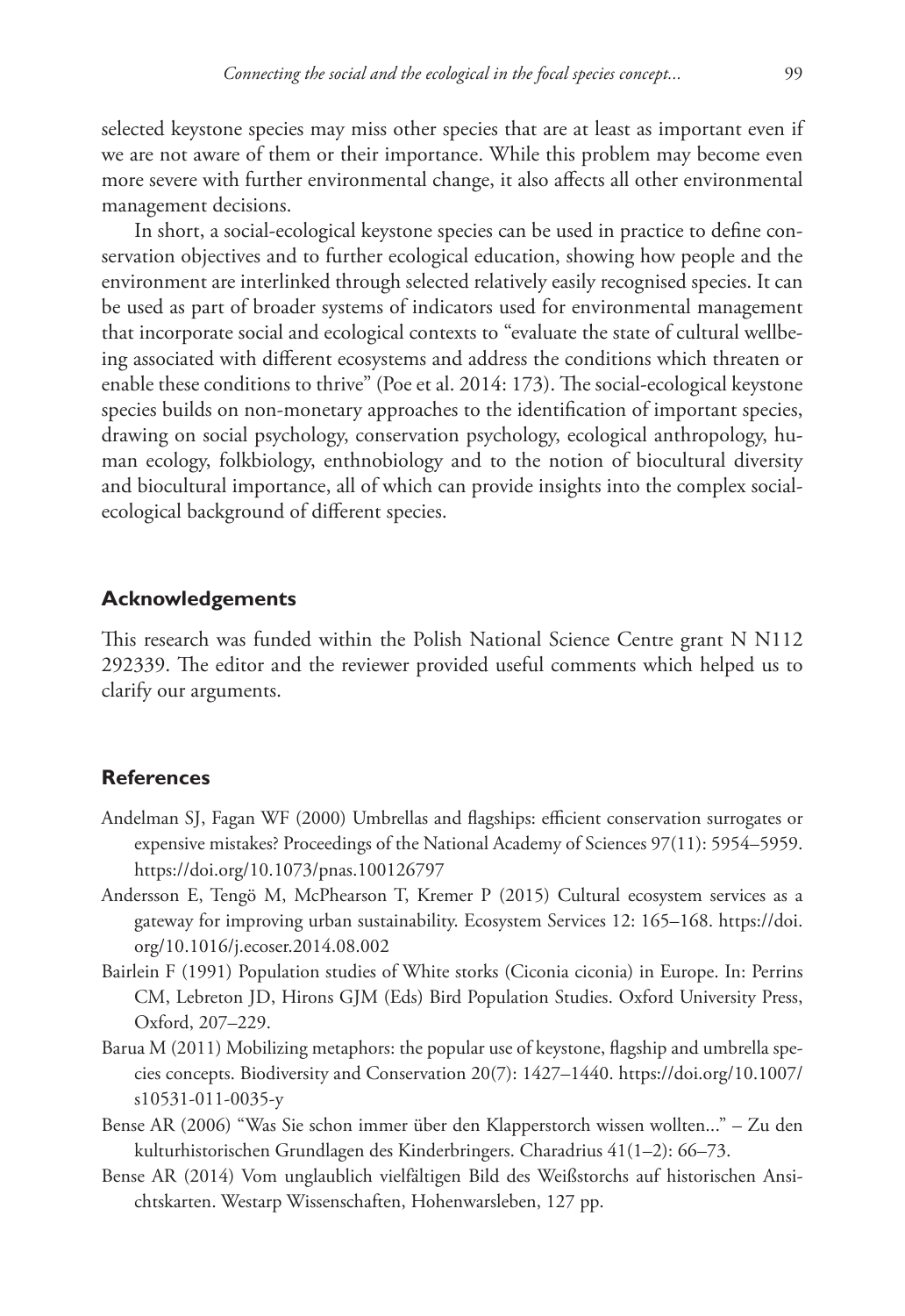- Berkes F (2009) Evolution of co-management: Role of knowledge generation, bridging organizations and social learning. Journal of Environmental Management 90(5): 1692–1702. <https://doi.org/10.1016/j.jenvman.2008.12.001>
- Berkes F, Colding J, Folke C (2003) Navigating social-ecological systems: building resilience for complexity and change. Cambridge University Press, Cambridge, 416 pp
- BirdLife International (2010) Towards sustainable hunting in the Middle East. Presented as part of the BirdLife State of the world's birds website. BirdLife International, Cambridge.
- Błoszyk J, Gwiazdowicz DJ, Bajerlein D, Halliday RB (2005) Nests of the white stork Ciconia ciconia (L.) as a habitat for mesostigmatic mites (Acari, Mesostigmata). Acta Parasitologica 50(2): 171–175.
- Bocian M (2017) Wykorzystanie wizerunków zwierząt przez firmy w celach promocyjnych na przykładzie Grupy Atlas. MSc thesis. University of Lodz, Lodz, 104 pp. [In Polish]
- Bossart G (2006) Marine mammals as sentinel species for oceans and human health. Oceanography 19(2): 134–137,<https://doi.org/10.5670/oceanog.2006.77>
- Bowen-Jones E, Entwistle A (2002) Identifying appropriate flagship species: the importance of culture and local contexts. Oryx 36(2): 189–195. [https://doi.org/10.1017/](https://doi.org/10.1017/S0030605302000261) [S0030605302000261](https://doi.org/10.1017/S0030605302000261)
- Brown MJF, Paxton RJ (2009) The conservation of bees: a global perspective. Apidologie 40(3): 410–416.<https://doi.org/10.1051/apido/2009019>
- CABS, LEM (2013) Report on the hunting of migrant birds in the Lebanon affected species and their conservation status in the EU. Committee Against Bird Slaughter & Lebanon Eco Movement, Bonn, 32 pp.
- Carignan V, Villard MA (2002) Selecting indicator species to monitor ecological integrity: a review. Environmental Monitoring and Assessment 78(1): 45–61. [https://doi.](https://doi.org/10.1023/A:1016136723584) [org/10.1023/A:1016136723584](https://doi.org/10.1023/A:1016136723584)
- Caro T, Engilis A, Fitzherbert E, Gardner T (2004) Preliminary assessment of the flagship species concept at a small scale. Animal Conservation 7(1): 63–70. [https://doi.org/10.1017/](https://doi.org/10.1017/S136794300300115X) [S136794300300115X](https://doi.org/10.1017/S136794300300115X)
- Caro TM, O'Doherty G (1999) On the use of surrogate species in conservation biology. Conservation Biology 13(4): 805–814.<https://doi.org/10.1046/j.1523-1739.1999.98338.x>
- Cavallin B (1997) Storklandskapet. Skånes Natur 84: 1–160.
- Clucas B, McHugh K, Caro T (2008) Flagship species on covers of US conservation and nature magazines. Biodiversity and Conservation 17(6): 1517–1528, [https://doi.org/10.1007/](https://doi.org/10.1007/s10531-008-9361-0) [s10531-008-9361-0](https://doi.org/10.1007/s10531-008-9361-0)
- Creutz G (1985) Der Wieβstorch Ciconia ciconia. Ziemsen Verlag, Lutherstadt Wittenberg, 216 pp.
- Cristancho S, Vining J (2004) Culturally defined keystone species. Human Ecology Review 11(2): 153–164
- Czajkowski M, Giergiczny M, Kronenberg J, Tryjanowski P (2014) The economic recreational value of a white stork nesting colony: A case of 'stork village' in Poland. Tourism Management 40: 352–360,<https://doi.org/10.1016/j.tourman.2013.07.009>
- Czarnecka J, Kitowski I (2013) The white stork as an engineering species and seed dispersal vector when nesting in Poland. Annales Botanici Fennici 50(1–2): 1–12. [https://doi.](https://doi.org/10.5735/085.050.0101) [org/10.5735/085.050.0101](https://doi.org/10.5735/085.050.0101)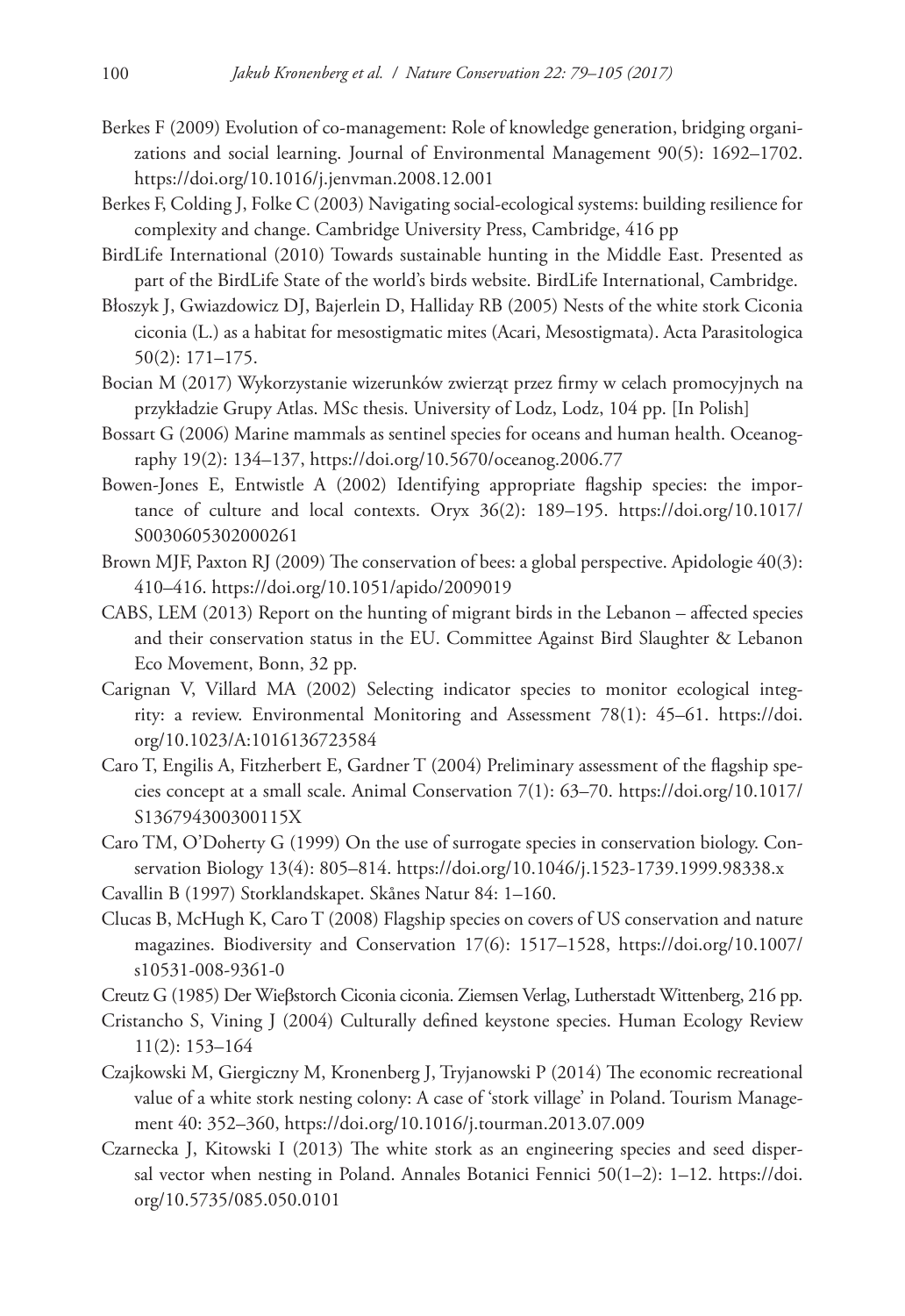- Descola P, Palsson G (Eds) (1996) Nature and Society: Anthropological Perspectives. Routledge, London and New York, 322 pp.<https://doi.org/10.4324/9780203451069>
- Entwistle A (2000) Flagships for the future? Oryx 34(4): 239–240. [https://doi.org/10.1046/](https://doi.org/10.1046/j.1365-3008.2000.00140.x) [j.1365-3008.2000.00140.x](https://doi.org/10.1046/j.1365-3008.2000.00140.x)
- Entwistle AC, Mickleburgh S, Dunstone N (2000) Mammal conservation: current contexts and opportunities. In: Entwistle AC, Dunstone N (Eds) Priorities for the Conservation of Mammalian Diversity: Has the Panda Had Its Day? Cambridge University Press, Cambridge, 1–10.
- Ernstson H (2013) The social production of ecosystem services: A framework for studying environmental justice and ecological complexity in urbanized landscapes. Landscape and Urban Planning 109(1): 7–17.<https://doi.org/10.1016/j.landurbplan.2012.10.005>
- Everard M, Kataria G (2011) Recreational angling markets to advance the conservation of a reach of the Western Ramganga River, India. Aquatic Conservation: Marine and Freshwater Ecosystems 21(1): 101–108. <https://doi.org/10.1002/aqc.1159>
- Favreau JM, Drew CA, Hess GR, Rubino MJ, Koch FH, Eschelbach KA (2006) Recommendations for assessing the effectiveness of surrogate species approaches. Biodiversity & Conservation 15(12): 3949–3969.<https://doi.org/10.1007/s10531-005-2631-1>
- Ferger SW, Schwaderer G (2016) The European Stork Villages a successful combination of nature conservation and sustainable development of rural areas. In: Jerzak L, Shephard J, Aguirre JI, Shamoun-Baranes J, Tryjanowski P (Eds) The White Stork. Studies in Biology, Ecology and Conservation. Oficyna Wydawnicza Uniwersytetu Zielonogórskiego, Zielona Góra, 219–226.
- Ferreday D (2012) Affect, fantasy and digital cultures. In: Karatzogianni A, Kuntsman A (Eds) Digital Cultures and the Politics of Emotion: Feelings, Affect and Technological Change. Palgrave Macmillan, Basingstoke, 77–93. [https://doi.org/10.1057/9780230391345\\_5](https://doi.org/10.1057/9780230391345_5)
- Garibaldi A, Turner N (2004) Cultural keystone species: implications for ecological conservation and restoration. Ecology and Society 9(3): art. 1.<https://doi.org/10.5751/ES-00669-090301>
- Gould SJ (1980) A biological homage to Mickey Mouse. The Panda's Thumb: More Reflections in Natural History. Norton, New York, 95–107.
- Gunnthorsdottir A (2001) Physical attractiveness of an animal species as a decision factor for its preservation. Anthrozoos: A Multidisciplinary Journal of The Interactions of People & Animals 14(4): 204–215.<https://doi.org/10.2752/089279301786999355>
- Gustafsson KM, Agrawal AA, Lewenstein BV, Wolf SA (2015) The Monarch Butterfly through time and space: the social construction of an icon. BioScience 65(6): 612–622. [https://doi.](https://doi.org/10.1093/biosci/biv045) [org/10.1093/biosci/biv045](https://doi.org/10.1093/biosci/biv045)
- Herremans M, Herremans-Tonnoeyr D (1993) White Storks Ciconia ciconia, Abdim's Storks Ciconia abdimii and Kites Milvus migrans feeding on mopane worms. Babbler 25: 40.
- Heydinger J (2014) Cultural Ecosystem Services and the Avifauna of the Western Cape: A socialecological systems investigation. MPhil thesis. University of Cape Town, Cape Town, 100 pp.
- Heywood VH (Ed.) (1995) Global biodiversity assessment. Cambridge University Press, Cambridge, 1152 pp.
- Home R, Keller C, Nagel P, Bauer N, Hunziker M (2009) Selection criteria for flagship species by conservation organizations. Environmental Conservation 36(2): 139–148. [https://doi.](https://doi.org/10.1017/S0376892909990051) [org/10.1017/S0376892909990051](https://doi.org/10.1017/S0376892909990051)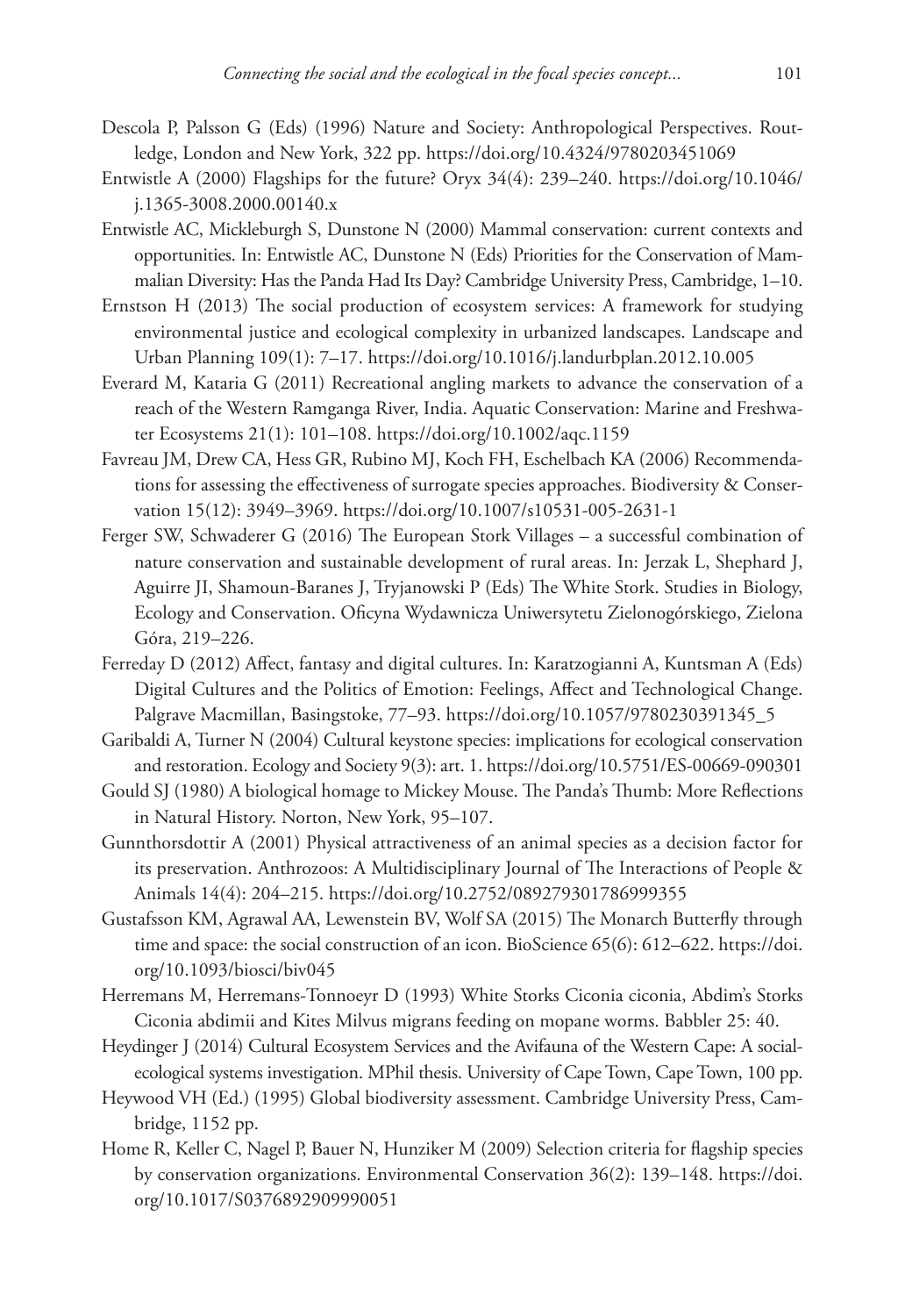- Indykiewicz P (1998) Breeding of the House Sparrow Passer domesticus, Tree Sparrow P. montanus, and Starling Sturnus vulgaris in the White Stork Ciconia ciconia nests. Notatki Ornitologiczne 39(2): 97–104.
- Jacquet J, Pauly D (2008) Funding priorities: big barriers to small-scale fisheries. Conservation Biology 22(4): 832–835. <https://doi.org/10.1111/j.1523-1739.2008.00978.x>
- Jepson P, Barua M (2015) A theory of flagship species action. Conservation and Society 13(1): 95–104.<https://doi.org/10.4103/0972-4923.161228>
- Kalland A (1993) Management by totemization: whale symbolism and the anti-whaling campaign. Arctic 46(2): 124–133. <https://doi.org/10.14430/arctic1333>
- Kamiński P, Kurhalyuk N, Kasprzak M, Jerzak L, Tkachenko H, Szady-Grad M, Klawe JJ, Koim B (2008) The impact of element–element interactions on antioxidant enzymatic activity in the blood of White Stork (Ciconia ciconia) chicks. Archives of Environmental Contamination and Toxicology 56(2): 325–337. [https://doi.org/10.1007/s00244-008-](https://doi.org/10.1007/s00244-008-9178-6) [9178-6](https://doi.org/10.1007/s00244-008-9178-6)
- Karlsson J (1989) Storken åter i Skåne. Anser 28: 85–86.
- Kontoleon A, Swanson T (2003) The willingness to pay for property rights for the giant panda: can a charismatic species be an instrument for nature conservation? Land Economics 79(4): 483–499. <https://doi.org/10.3368/le.79.4.483>
- Kosicki JZ, Sparks TH, Tryjanowski P (2007) House sparrows benefit from the conservation of white storks. Naturwissenschaften 94(5): 412–415. [https://doi.org/10.1007/s00114-](https://doi.org/10.1007/s00114-006-0207-x) [006-0207-x](https://doi.org/10.1007/s00114-006-0207-x)
- Kotler P, Roberto N, Lee N (2002) Social marketing: Improving the quality of life, 2nd ed. Sage, Thousand Oaks, CA, 438 pp.
- Kozera CA (2014) White storks killings in Lebanon and the effort to stop it: the role of social media in spreading and counteracting the phenomenon. Studies in Global Ethics and Global Education 1(1): 80–104. <https://doi.org/10.5604/2354029X.1111242>
- Kronenberg J (2015) Zasoby przyrodnicze a rozwój lokalny: studium przypadku dwóch bocianich wiosek w Polsce (Natural resources and local development: case study of two stork villages in Poland). Acta Universitatis Lodziensis Folia Oeconomica 313(2): 113–128. <https://doi.org/10.18778/0208-6018.313.08>[In Polish]
- Kronenberg J (2016) Birdwatchers' wonderland? Prospects for the development of birdwatching tourism in Poland. Journal of Ecotourism 15(1): 78–94. [https://doi.org/10.1080/147](https://doi.org/10.1080/14724049.2016.1142556) [24049.2016.1142556](https://doi.org/10.1080/14724049.2016.1142556)
- Kronenberg J, Bocheński M, Dolata PT, Jerzak L, Profus P, Tobółka M, Tryjanowski P, Wuczyński A, Żołnierowicz KM (2013) Znaczenie bociana białego Ciconia ciconia dla społeczeństwa: analiza z perspektywy koncepcji usług ekosystemów [The social importance of White Stork Ciconia ciconia: an analysis from the perspective of ecosystem services]. Chrońmy Przyrodę Ojczystą 69(3): 3–27. [In Polish]
- Leader-Williams N, Dublin HT (2000) Charismatic megafauna as 'flagship species.' In: Entwistle A, Dunstone N (Eds) Priorities for the Conservation of Mammalian Diversity: Has the Panda Had Its Day? Cambridge University Press, Cambridge, 53–81.
- Lorimer J (2007) Nonhuman charisma. Environment and Planning D: Society and Space 25(5): 911–932. <https://doi.org/10.1068/d71j>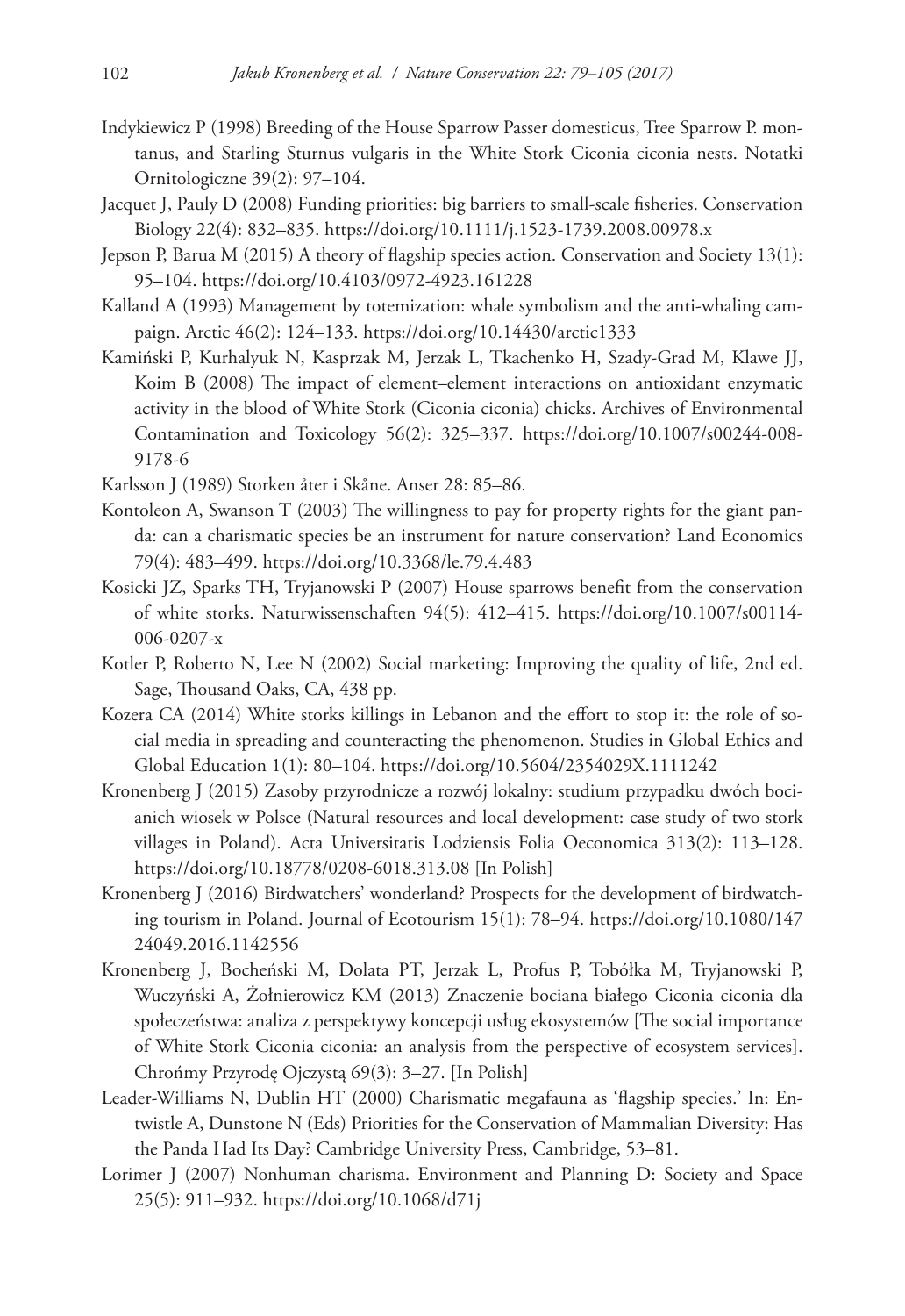- Lower WR, Kendall RJ (1990) Sentinel species and sentinel bioassay. In: McCarthy JF, Shugart LR (Eds) Biomarkers of Environmental Contamination. Lewis Publishers, Boca Raton, FL, 309–331.
- Martín-López B, Montes C, Benayas J (2007) The non-economic motives behind the willingness to pay for biodiversity conservation. Biological Conservation 139(1–2): 67–82. <https://doi.org/10.1016/j.biocon.2007.06.005>
- Martín-López B, Montes C, Benayas J (2008) Economic valuation of biodiversity conservation: the meaning of numbers. Conservation Biology 22(3): 624–635. [https://doi.org/10.1111/](https://doi.org/10.1111/j.1523-1739.2008.00921.x) [j.1523-1739.2008.00921.x](https://doi.org/10.1111/j.1523-1739.2008.00921.x)
- Mills LS, Soulé ME, Doak DF (1993) The keystone-species concept in ecology and conservation. BioScience 43(4): 219–224.<https://doi.org/10.2307/1312122>
- Milstein P le S (1966) Preliminary observations of white storks feeding on poisoned brown locusts. Ostrich 37(sup1): 197–215. <https://doi.org/10.1080/00306525.1966.9639799>
- Moore LJ, Kosut M (2013) Buzz: Urban Beekeeping and the Power of the Bee. NYU Press, New York, 252 pp
- Naito K, Kikuchi N, Ohsako Y (2014) Role of the Oriental White Stork in Maintaining the Cultural Landscape in the Toyooka Basin, Japan. In: Hong SK, Bogaert J, Min Q (Eds) Biocultural Landscapes. Springer, Dordrecht, 33–44. [https://doi.org/10.1007/978-94-017-8941-7\\_4](https://doi.org/10.1007/978-94-017-8941-7_4)
- Nilsson L (1989) 500 år i Skåne? Den vita storkens historia i Sverige. Anser 28: 115–124.
- Perry N (2010) The ecological importance of species and the Noah's Ark problem. Ecological Economics 69(3): 478–485. <https://doi.org/10.1016/j.ecolecon.2009.09.016>
- Platten S, Henfrey T (2009) The cultural keystone concept: insights from ecological anthropology. Human Ecology 37(4): 491–500. <https://doi.org/10.1007/s10745-009-9237-2>
- Poe MR, Norman KC, Levin PS (2014) Cultural Dimensions of Socioecological Systems: Key Connections and Guiding Principles for Conservation in Coastal Environments. Conservation Letters 7(3): 166–175.<https://doi.org/10.1111/conl.12068>
- Power ME, Tilman D, Estes JA, Menge BA, Bond WJ, Mills LS, Daily G, Castilla JC, Lubchenco J, Paine RT (1996) Challenges in the quest for keystones. BioScience 46(8): 609–620. <https://doi.org/10.2307/1312990>
- Rimberth C (2013) The swedish white stork reintroduction programme. Lund University, Lund, 67 pp.
- Roberge JM, Angelstam P (2004) Usefulness of the umbrella species concept as a conservation tool. Conservation Biology 18(1): 76–85. [https://doi.org/10.1111/j.1523-](https://doi.org/10.1111/j.1523-1739.2004.00450.x) [1739.2004.00450.x](https://doi.org/10.1111/j.1523-1739.2004.00450.x)
- Rodrigues ASL, Pilgrim JD, Lamoreux JF, Hoffmann M, Brooks TM (2006) The value of the IUCN Red List for conservation. Trends in Ecology & Evolution 21(2): 71–76. [https://](https://doi.org/10.1016/j.tree.2005.10.010) [doi.org/10.1016/j.tree.2005.10.010](https://doi.org/10.1016/j.tree.2005.10.010)
- Sattout EJ, Talhouk SN, Caligari PDS (2007) Economic value of cedar relics in Lebanon: An application of contingent valuation method for conservation. Ecological Economics 61(2–3): 315–322. <https://doi.org/10.1016/j.ecolecon.2006.03.001>
- Schlegel J, Rupf R (2010) Attitudes towards potential animal flagship species in nature conservation: A survey among students of different educational institutions. Journal for Nature Conservation 18(4): 278–290.<https://doi.org/10.1016/j.jnc.2009.12.002>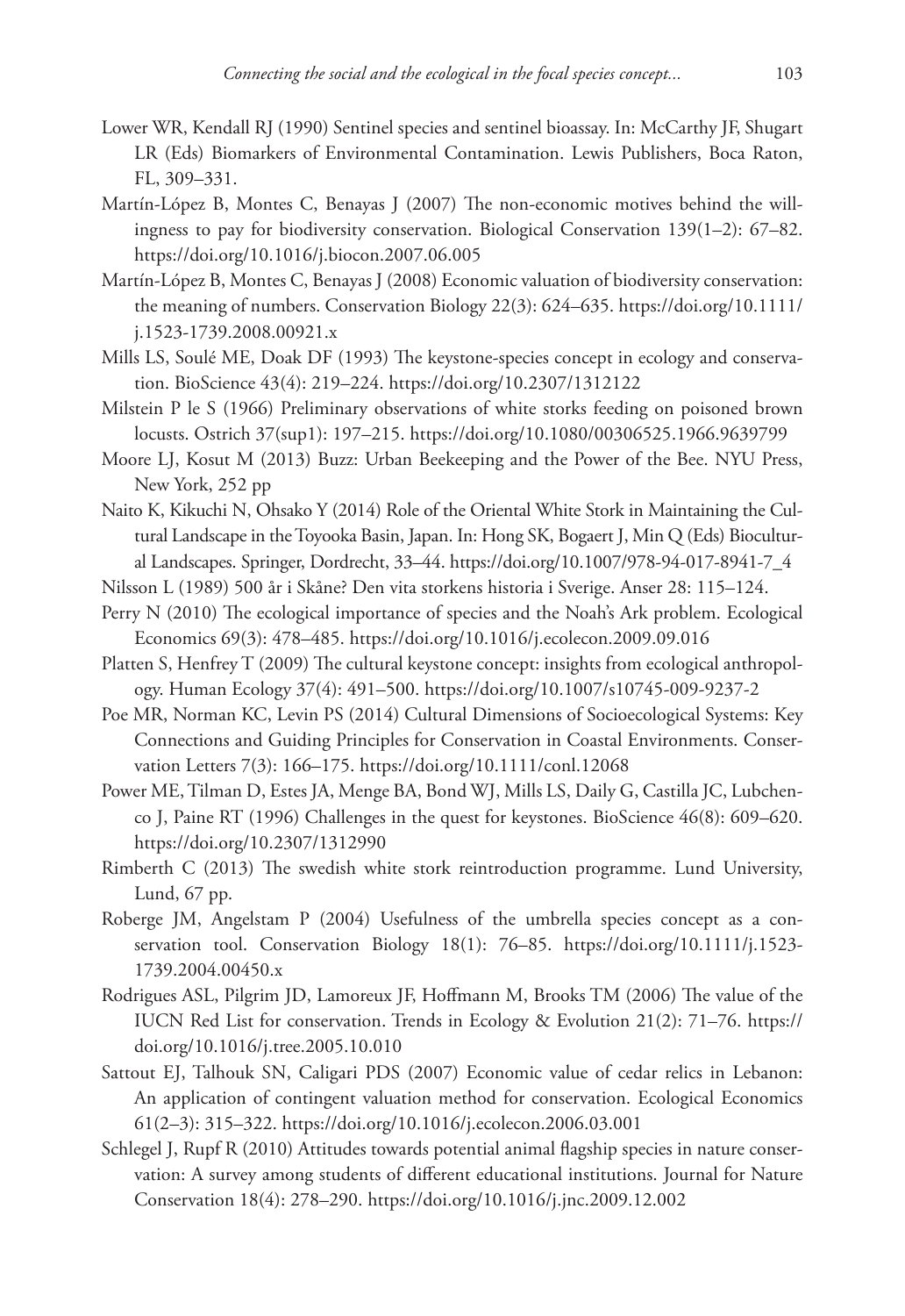- Scott JM, Tear TH, Mills LS (1995) Socioeconomics and the recovery of endangered species: biological assessment in a political world. Conservation Biology 9(1): 214–216. [https://](https://doi.org/10.1046/j.1523-1739.1995.09010214.x) [doi.org/10.1046/j.1523-1739.1995.09010214.x](https://doi.org/10.1046/j.1523-1739.1995.09010214.x)
- Serpell J (2004) Factors influencing human attitudes to animals and their welfare. Animal Welfare 13(1): 145–151.
- Simberloff D (1998) Flagships, umbrellas, and keystones: is single-species management passé in the landscape era? Biological Conservation 83(3): 247–257. [https://doi.org/10.1016/](https://doi.org/10.1016/S0006-3207(97)00081-5) [S0006-3207\(97\)00081-5](https://doi.org/10.1016/S0006-3207(97)00081-5)
- Soulé ME, Estes JA, Berger J, Del Rio CM (2003) Ecological effectiveness: conservation goals for interactive species. Conservation Biology 17(5): 1238–1250. [https://doi.org/10.1046/](https://doi.org/10.1046/j.1523-1739.2003.01599.x) [j.1523-1739.2003.01599.x](https://doi.org/10.1046/j.1523-1739.2003.01599.x)
- Tisdell C, Swarna Nantha H (2007) Comparison of funding and demand for the conservation of the charismatic koala with those for the critically endangered wombat Lasiorhinus krefftii. Biodiversity and Conservation 16(4): 1261–1281. [https://doi.org/10.1007/s10531-](https://doi.org/10.1007/s10531-006-6735-z) [006-6735-z](https://doi.org/10.1007/s10531-006-6735-z)
- Tisdell C, Swarna Nantha H, Wilson C (2007) Endangerment and likeability of wildlife species: How important are they for payments proposed for conservation? Ecological Economics 60(3): 627–633.<https://doi.org/10.1016/j.ecolecon.2006.01.007>
- Tisdell C, Wilson C, Swarna Nantha H (2006) Public choice of species for the 'Ark': Phylogenetic similarity and preferred wildlife species for survival. Journal for Nature Conservation 14(2): 97–105. <https://doi.org/10.1016/j.jnc.2005.11.001>
- Tobolka M (2011) Roosting of tree sparrow (Passer montanus) and house sparrow (Passer domesticus) in white stork (Ciconia ciconia) nests during winter. Turkish Journal of Zoology 35(6): 879–882.
- Tobolka M, Sparks TH, Tryjanowski P (2012) Does the White Stork Ciconia ciconia reflect farmland bird diversity? Ornis Fennica 89: 222–228.
- Tryjanowski P, Kuzniak S (2002) Population size and productivity of the White Stork Ciconia ciconia in relation to Common Vole Microtus arvalis density. Ardea 90(2): 213–217.
- Tryjanowski P, Sparks T, Jerzak L (Eds) (2006) The White Stork in Poland: Studies in Biology, Ecology and Conservation. Bogucki, Poznań, 492 pp.
- Uliczka H, Angelstam P (2000) Assessing conservation values of forest stands based on specialised lichens and birds. Biological Conservation 95(3): 343–351. [https://doi.org/10.1016/](https://doi.org/10.1016/S0006-3207(00)00022-7) [S0006-3207\(00\)00022-7](https://doi.org/10.1016/S0006-3207(00)00022-7)
- Ullmann J, Stachowitsch M (2015) A critical review of the Mediterranean sea turtle rescue network: a web looking for a weaver. Nature Conservation 10: 45–69. [https://doi.](https://doi.org/10.3897/natureconservation.10.4890) [org/10.3897/natureconservation.10.4890](https://doi.org/10.3897/natureconservation.10.4890)
- Veríssimo D, Fraser I, Groombridge J, Bristol R, MacMillan DC (2009) Birds as tourism flagship species: a case study of tropical islands. Animal Conservation 12(6): 549–558. [https://](https://doi.org/10.1111/j.1469-1795.2009.00282.x) [doi.org/10.1111/j.1469-1795.2009.00282.x](https://doi.org/10.1111/j.1469-1795.2009.00282.x)
- Vesey-FitzGerald DF (1959) Locust control operations and their possible effect on the population of the White Stork Ciconia Ciconia. Ostrich 30(2): 65–68. [https://doi.org/10.1080/](https://doi.org/10.1080/00306525.1959.9639336) [00306525.1959.9639336](https://doi.org/10.1080/00306525.1959.9639336)